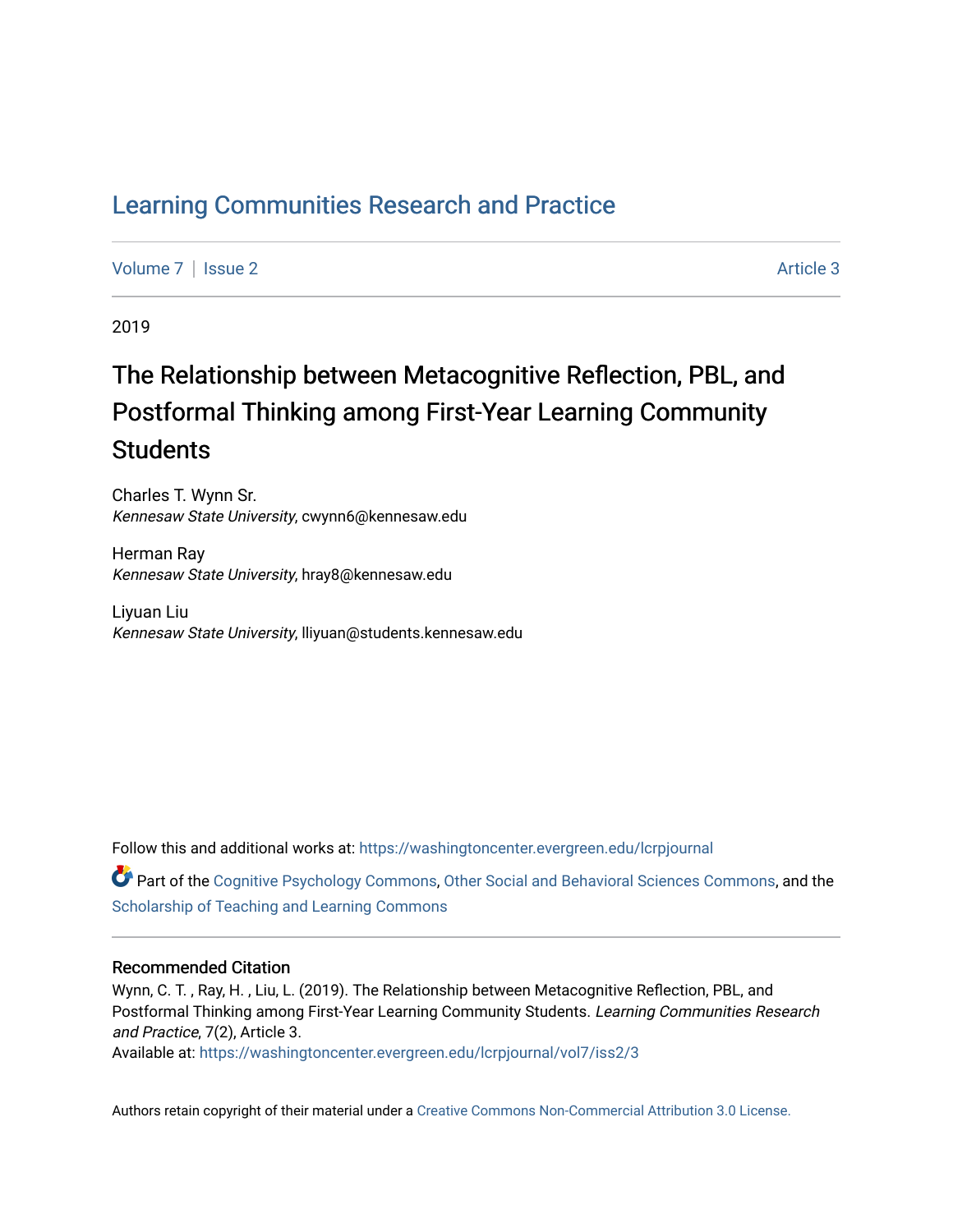# The Relationship between Metacognitive Reflection, PBL, and Postformal Thinking among First-Year Learning Community Students

# Abstract

Wynn, Mosholder, & Larsen (2014, 2016) studied the effect of problem-based learning (PBL) on the development of postformal thinking (PFT) skills among first-year learning community (LC) students and attributed the significant PFT gains, in part, to the metacognitive reflection component of their PBL method, recommending it as a way to facilitate PFT skills. The current study tested this relationship by comparing PFT growth of first-year LC students who practiced metacognitive reflection during six PBL activities in their LC course (n = 20) with PFT growth of students who completed the same PBL activities without metacognitive reflection in a control group section of the same LC course (n = 17). T-Test results showed significant pre vs post PFT gains in both sections, but no significant difference of normalized mean gain scores between groups. End of Study Questionnaire comments from students in both groups included similar descriptions regarding the extent to which their thinking skills expanded as a result of their PBL experiences. Results indicated that PFT gains among first-year LC students may be facilitated through modeling and cognitive scaffolding of PFT systems (relativistic and dialectical) during multiple PBL experiences without explicitly identifying and reflecting on the cognitive systems utilized.

## Keywords

Problem-based learning, Postformal Thinking, Metacognition, Learning Communities, First-Year Students

#### Cover Page Footnote

Our work was partially supported by a grant from the Center for Excellence in Teaching and Learning at Kennesaw State University.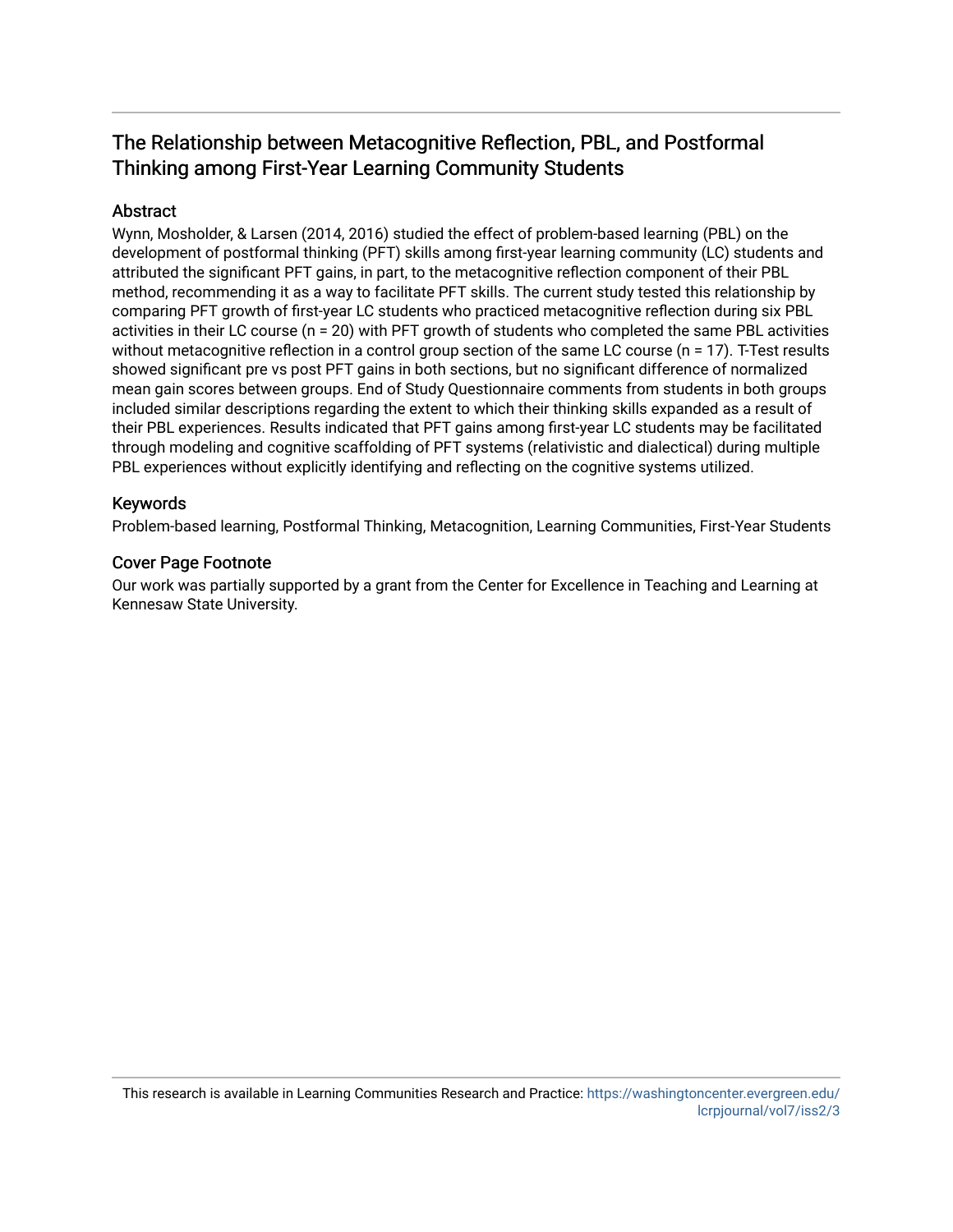The Association of American Colleges and Universities (2015) established guidelines and principles for developing general education curricula that guide students to develop sustainable problem-solving skills that support their ability to effectively address issues relevant to their lives. However, this significant AACU goal for  $21<sup>st</sup>$  century general education courses is difficult to achieve when the common experience in gateway survey courses often consists of lectures and discussions that provide little or no opportunity for relevant and applicable problem-solving experience. Survey results from *Gen Z in the Classroom: Creating the Future* (Adobe Systems Inc., 2016) help frame this dynamic:

- Students and teachers agree the current curriculum is more focused around lectures, writing, and reading;
- 42% surveyed in the U.S. believe what they learn outside of school is more important in preparing them for life, and believe the information they are "learning" in school is not adequate for the "real world";
- Gen Z (born from the mid-1990s to the early 2000s) believe they will be confronted with problems and issues we can't even predict at this point.

These responses indicate that Gen Z students enter college with low expectations regarding the extent to which the general education will guide them to practice and acquire skills to effectively address the pressing problems and issues they will face in a changing and challenging world. If Gen Z students surveyed know this, and we know this, why not adapt the curriculum to explicitly facilitate advanced problem-solving skills and related cognitive systems during the first-year of college?

Failing to adapt to such a curriculum may result in the perpetuation of what many argue is a lack of collective and individual reasoning capacity among adults in the United States to address the numerous pressing problem and controversial issues that challenge us today (Griffin, 2011; Inglis & Steel, 2005; Rosenberg, 2004; Talisse, 2005; Wynn, 2018a, 2018b). Commons and Ross (2008) estimated that fewer than 20% of adults in developed countries have adequate thinking skills to effectively deal with complex problem and issues. In this time of increasing political polarization, guiding students to develop deliberative skills, problemsolving/decision-making skills, and the related advance thinking systems is critical if we hope to actually resolve these issues rather than simply continuing to argue (Wynn, 2018a, 2018b). Confronting students with complex, real-world problems as they begin their college experience can be an effective first step in guiding them to practice and acquire more advanced problem-solving and cognitive skills (Basseches, 2005; Sinnott, 1998, 1999; Sinnott, Hilton, Wood, Spanos, & Topel, 2016; Sinnott & Johnson, 1996; Wynn, 2015, 2018a, 2018b; Wynn, Mosholder, & Larsen, 2014, 2016).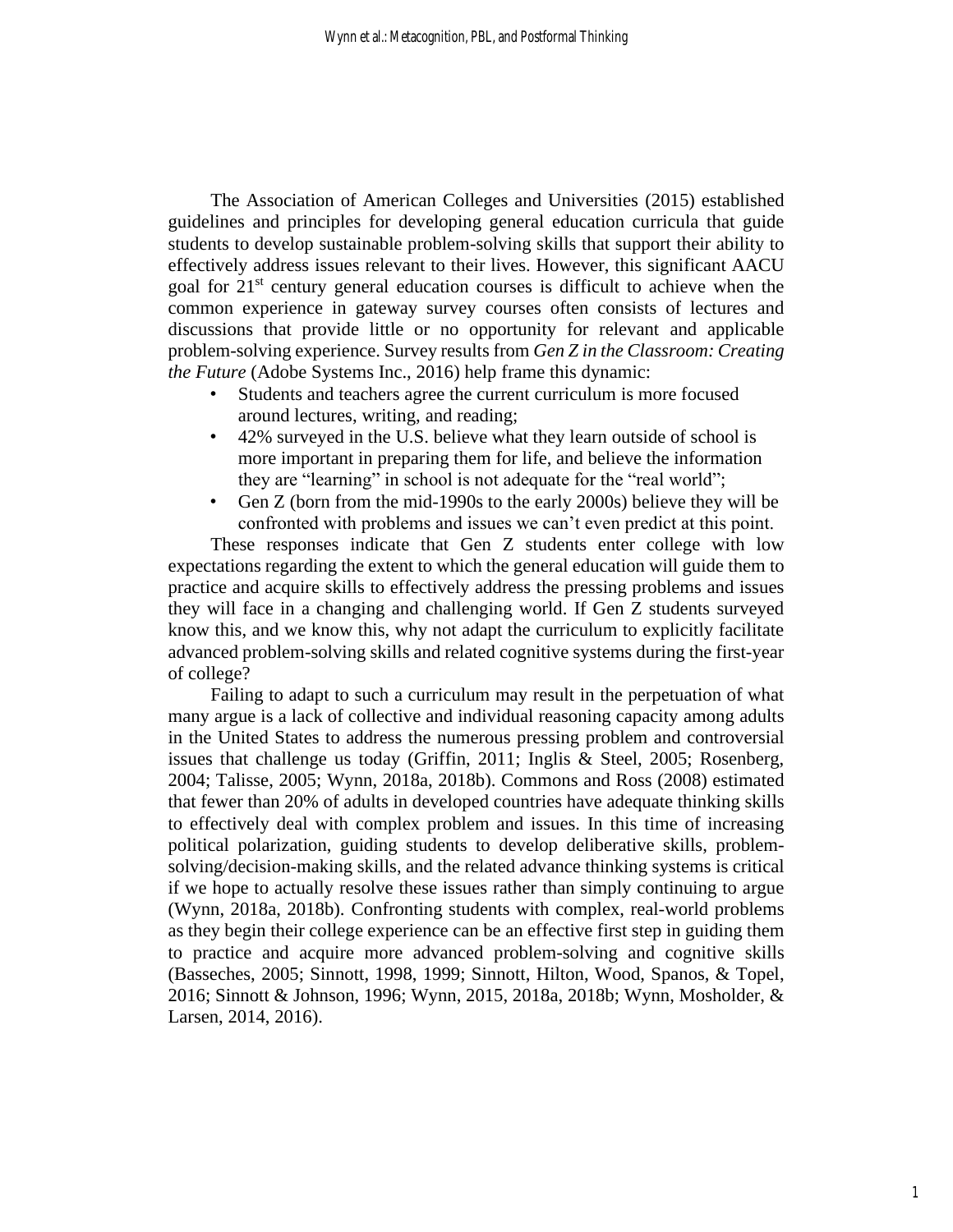Lardner and Malnarich (2008) supported a similar curricular focus for learning communities. They outlined a transitional agenda to guide the development of learning community programs to facilitate "integrative, highquality learning; collaborative knowledge-construction; and skills and knowledge relevant to living in a complex, messy, diverse world" (p. 31), and suggested making problems and issues the center-piece of learning community integrative assignments: "The intent is to engage students in substantive work, which includes learning how to integrate knowledge from different disciplines and fields of study, multiple perspectives, and conflicting interests" (p. 34). They also emphasized the importance of learning community programs utilizing research to guide intervention strategies to support the learning of all students. Recent research by Wynn, Mosholder, and Larsen (2014, 2016) indicated that problem-based learning can be an effective and integrative instructional strategy that learning community programs can utilize to increase student engagement and promote the practice and acquisition of advanced cognitive skillsets necessary for students to achieve the goals outlined above.

This article reports results from our current study that tested results, conclusions and recommendations from our earlier study, *Measuring the Effects of Problem-Based Learning on the Development of Postformal Thinking Skills and Engagement of First-Year Learning Community Students* (Wynn, Mosholder, & Larsen, 2014). Results from that study indicated that the problem-based learning (PBL) method utilized, which included an explicit metacognitive reflection component, promoted significant postformal thinking gains among first-year learning community (LC) students. As the primary investigator and PBL instructor in that 2014 study and in a second study confirming the pilot study's results (Wynn, Mosholder, & Larsen, 2016), I wanted to test the assumption that the metacognitive reflection component of the PBL model was a major factor in explaining postformal thinking gains. Therefore, our current study, in which I was the primary investigator and PBL instructor, tested postformal thinking growth of first-year LC students who participated in the same six activities and PBL procedures implemented in the 2014 and 2016 studies. The only change was to add a systematic metacognitive reflection component for one group of students in the LC but to omit it in a control group section of the same LC.

#### **The Cognitive Dynamics of Problem-Solving in a PBL Context**

Hmelo-Silver (2004) argued that one of the primary goals of PBL is the development of effective problem-solving skills, which includes the ability to apply appropriate metacognitive and reasoning strategies. These "appropriate" reasoning strategies may be found in the postformal stage of reasoning (Arlin, 1984; Basseches, 1984; Chiou, 2008; Commons, Ross, & Miller, 2010; Commons &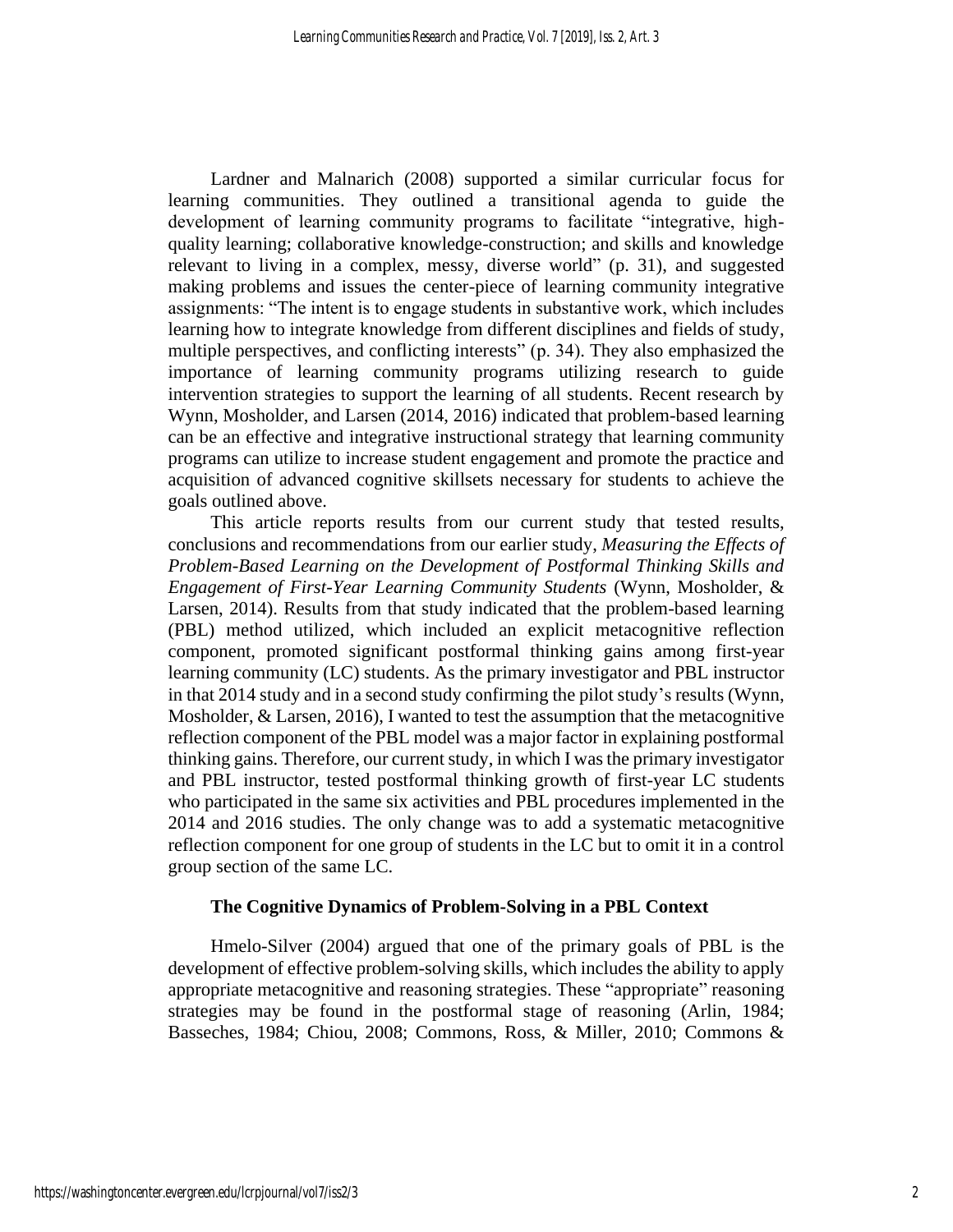Ross, 2008; Labouvie-Vief, 1985; Labouvie-Vief, Adams, Hakim-Larson, & Hayden, 1983; Marchand, 2002; Perry, 1970; Reigel, 1975; Sinnott, 1989, 1998).

Guiding first-year students to recognize and practice postformal thinking in a PBL context involves confronting them with complex problems and issues in order to prompt a reflection on the fit or adequacy of thinking systems they commonly use during late adolescence to address problems and issues, a dual system of cognition involving intuitive and/or formal thinking (Berger, 2008; Keating, 2004; Witteman, van den Bercken, Claes, & Godoy, 2009). Intuitive thinking prompts decisions to be made based on a dynamic best described as "if it feels right, it's right" (Basseches, 2005; Berger, 2008, Epstein, Pacini, Denes-Raj, & Heier, 1996; Evans, 2008, Wynn, 2010, 2015, 2018a, 2018b). Formal thinking, Piaget's final developmental stage of individual cognition (Inhelder & Piaget, 1958), allows students to reach logical conclusions based on abstract analyses based on logic rather than intuition. However, this formal system is often characterized by a closed approach to problem-solving during late adolescence that is absolutist in nature and is based on conclusions derived from experiences with what is assumed to be similar problems and issues from their past. This closed systems approach limits consideration of complexities and contradictions that are inherent in real-world complex problems and issues (Sebby & Papini, 1994; Sinnott, 1998; Wu & Chiou, 2008; Wynn, 2015, 2018a, 2018b; Wynn, Mosholder, & Larsen, 2014, 2016). PBL, which prompts students to learn and apply content and more advanced thinking strategies through the experience of solving problems (Hmelo-Silver, 2004; Lenkauskaite & Mazeikiene, 2012), becomes a catalyst for first-year LC students to recognize the inadequacy of closed systems and intuitive problem-solving and to practice and gain more advanced, postformal, thinking skills (Wynn, 2010, 2015, 2018a, 2018b, Wynn, Mosholder, & Larsen, 2014, 2016).

Postformal thinking involves a metasystematic approach to problem-solving and includes two subsystems: relativistic thinking and dialectical thinking (Scott-Janda & Karakok, 2016). Relativistic thinkers approach problem-solving by systematically looking for multiple truths, multiple perspectives, ambiguities, and contradictions that are inherent in complex problems and issues as they work to contextualize the problem through multiple frames of reference. They realize that context, complexities, and contradictions are critical in developing resolution alternatives and recognize that some problems do not have viable solutions (Chang & Chiou, 2014; Chiou, 2008; Kahlbaugh & Kramer, 1995; Kallio, 2011; Kramer, 1983; Sinnott, 1998; Wynn, 2015, 2018a, 2018b).

Dialectical thinkers understand that complex problems and issues are always changing and include contradictions that are interrelated and connected (Basseches, 1989). Recognizing the inherent contradictions within a problem prompts the dialectical thinker to apply multiple cognitive operations, including relativistic and dialectical considerations, to understand how diverse and even opposing positions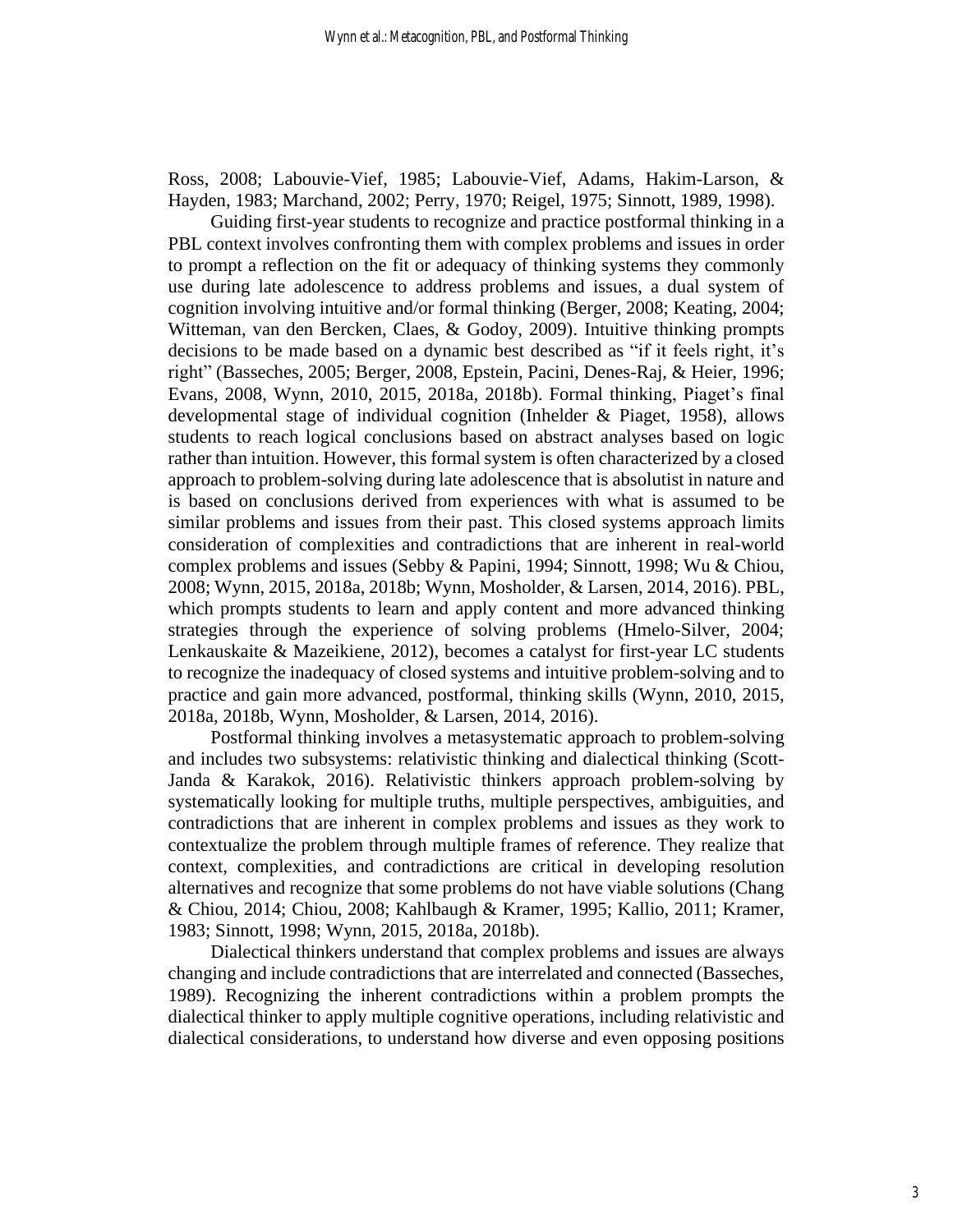are constructed and defended (Savina, 2000). These insights are then utilized in the process of developing potential solution alternatives. This metasystematic approach leads to higher levels of understanding and cognition (Ho, 2000; Kallio, 2011; Scott-Janda & Karakok, 2016; Wu & Chiou, 2008). Dialectical thinkers also recognize that resolutions or solutions implemented to address a problem/issue will change as the problem/issue at hand inevitably changes (Blouin & McKelvie, 2012).

Guiding first-year LC students to practice and reflect on these postformal cognitive systems was a central focus of the PBL model used in our 2014 and 2016 studies, with the metacognitive reflection component serving to guide first-year students to explicitly recognize the postformal systems they used during PBL and to facilitate a cognitive self-awareness that may continue to support the use of postformal thinking systems when confronted with future problems/issues. Demetriou, Spanoudis, and Mouyi (2011) explained the importance of this explicit metacognitive dynamic in complex problem-solving:

Students must be given the opportunity to think on and assemble complex hierarchical problems where hierarchies are embedded into each other. Working on problems of this kind may enable students to differentiate between the various cognitive systems and processes activated in problem solving. (p. 654)

Therefore, modeling, cognitive scaffolding, and metacognitive reflection of postformal thinking systems were explicit components of the PBL model used in our previous two studies. In order to recognize multidimensional/multi-truth complexities, opposing perspectives, and contradictions in the problem/issue at hand, students need to learn to systematically apply relativistic and dialectical considerations. Therefore, I modeled postformal operations and provided prompts/scaffolds in each step of the PBL process to help students identify and practice the more advanced cognitive systems. In addition, peer modeling was provided by students who had successfully applied postformal operations and expanded their PBL skills. Vygotsky's (1978) social learning theory helps explain the PBL modeling/scaffolding dynamic through his concept of Zone of Proximal Development (ZPD). In a PBL context, it is the distance between the actual level of cognitive development when the first-year LC student is confronted with a complex problem/issue (possibly applying intuitive and/or closed systems formal thinking) and the level of potential development as determined through problemsolving under the guidance of the PBL instructor and more capable peers (students practicing postformal/multisystematic problem-solving operations, including relativistic and dialectical systems) (Wynn, Mosholder, & Larsen, 2014). The PBL model used in the first two studies and in the current study is described below.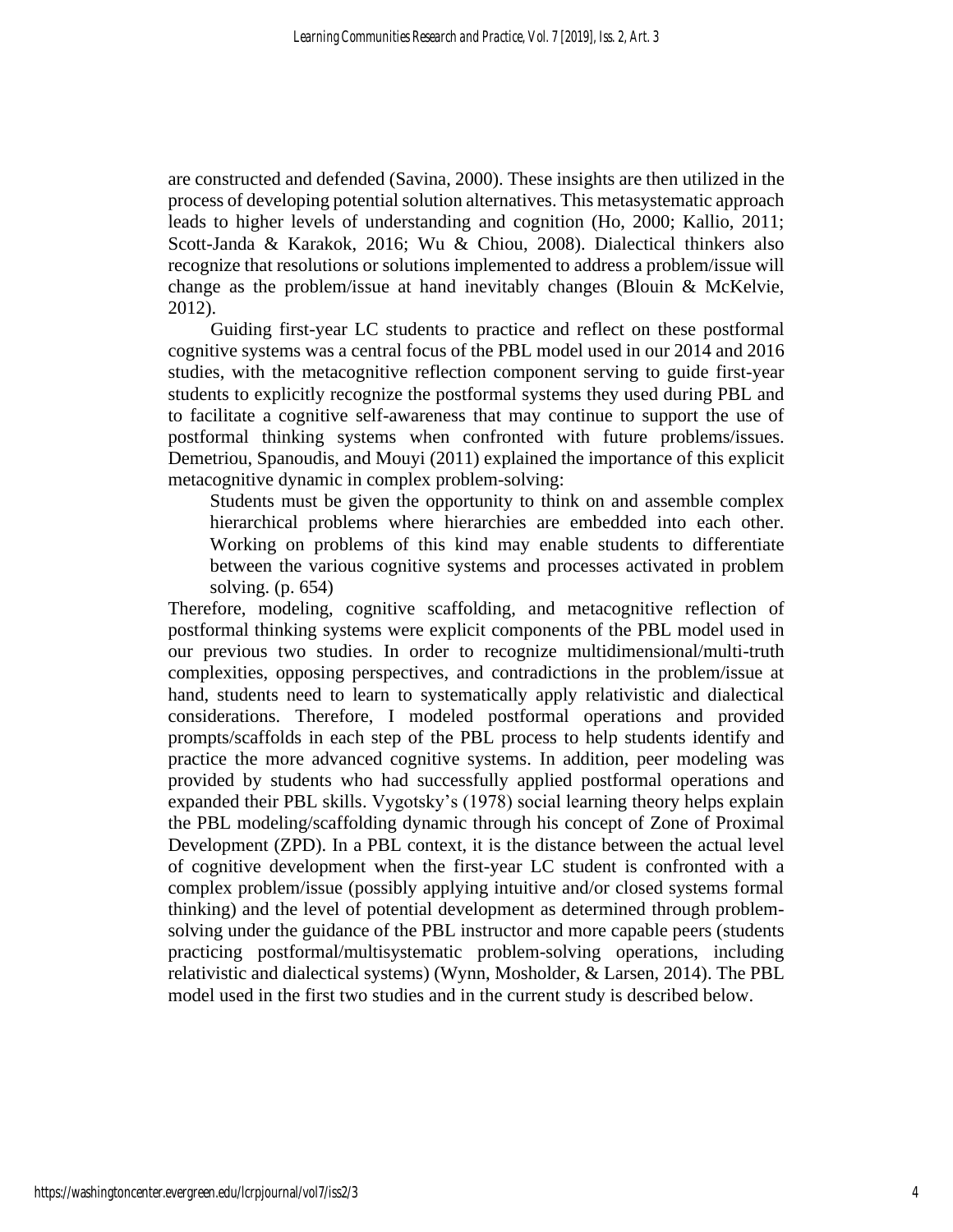Step 1—Problem Development: The problem/issue is presented both to pique student interest and "stakeholdership" and to portray the problem/issue as multidimensional.

Step 2—Initiation of PBL Events-Argumentation and Student Inquiry: Students are guided to define the problem at hand and to identify both its multidimensional or multi-truth characteristics the need for advanced thinking systems. A decision-based/argumentation structure is then used to prompt students to generate arguments and to work on resolving conflicts and contradictions among competing positions. This is done primarily through simulations based on periodized historical issues and current issue presentations. After each simulation and issue presentation, students identify what they learned about the problem/issue and the inherent contradictory or opposing positions and then identify additional information needed to develop solution alternatives.

Step 3—Problem Solution and Debriefing: Students generate solution/decision alternatives, examine their "fit," propose the most appropriate one, and evaluate its historical or potential consequences. We assign a concluding opinion essay and guide students through debriefing, which includes a review of the content, concepts, and skills encountered and practiced during the problem-solving cycle. We use a metacognitive reflection questionnaire (MRQ) to guide students to recognize and reflect upon the types of thinking strategies they used and the successes or failures of each in the problem-solving process. This helps students develop a cognitive self-awareness in a problem-solving/decision-making context. (Wynn, 2018a, p. 3)

#### **The Relationship between PBL and Postformal Cognition**

PBL has been shown to facilitate more advanced problem-solving processes and thinking skills across a variety of disciplines (Birgili, 2015; Blumberg, 2000; Cognition and Technology Group at Vanderbilt [CTVG], 1997; Kek & Huijser, 2011; Downing, Kwong, Chan, Lam, & Downing, 2009; Jumari, Phang, Helmi, & Mohd-Yusof, 2018; Maxwell, Bellisimo, & Mergendoller, 2001; Mergendoller, Maxwell, & Bellisimo, 2006; Walker & Leary, 2009). As stated above, the first two studies focused on this relationship by specifically examining the postformal cognitive systems involved in advanced adult problem-solving. The 2014 pilot study measured the effects of the PBL model on the development of postformal thinking skills among PBL LC survey history students  $(n = 40)$  and PBL regular section survey history students  $(n = 31)$  compared to students who experienced primarily traditional lecture/discussion ( $n = 35$ ) in the same U.S. history survey course (TLD). Results for the three groups showed significant postformal thinking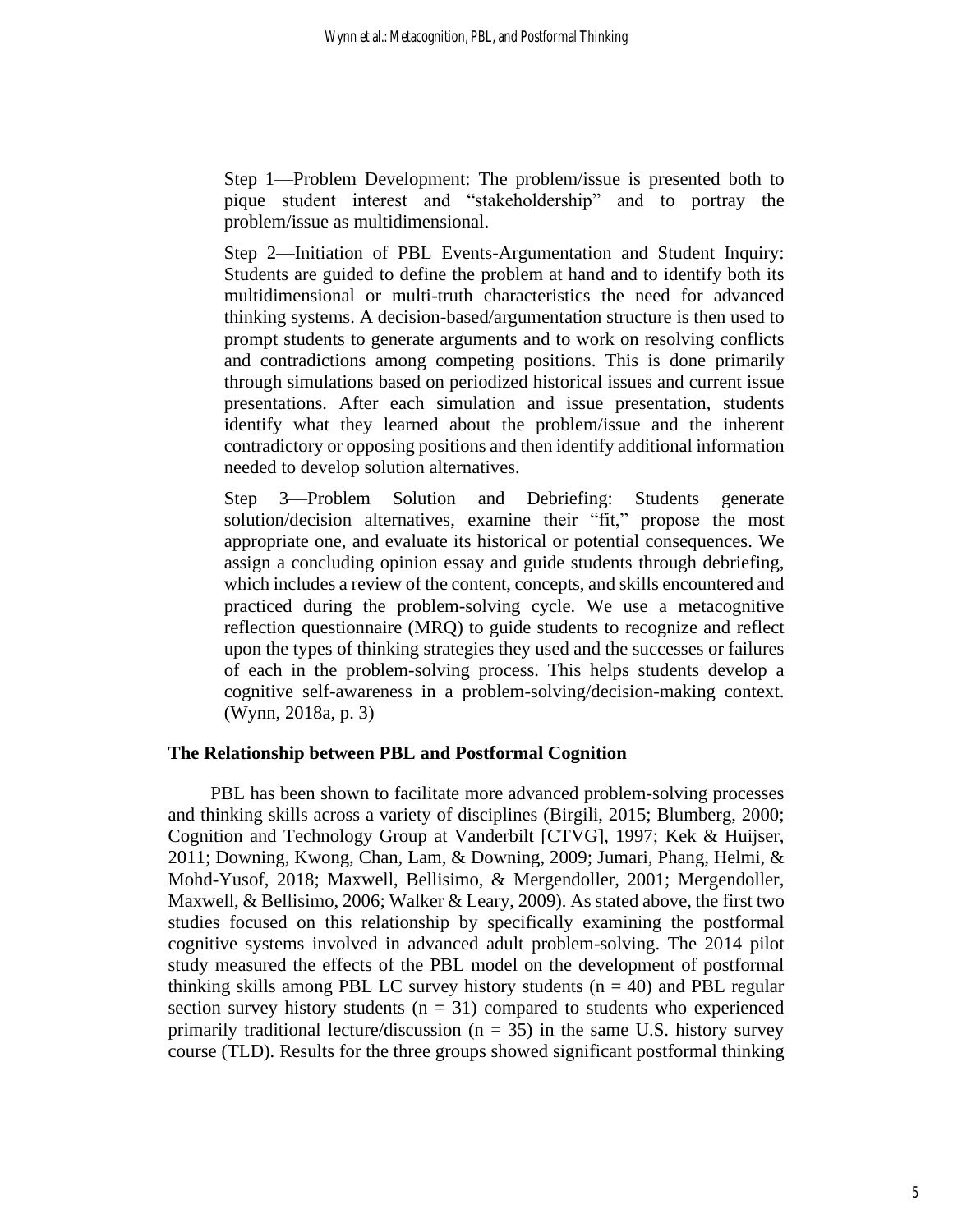increases among both PBL groups, with the PBL LC group having significantly greater net postformal gain scores and normalized postformal gain scores on the *Postformal Thought Questionnaire* (Sinnott & Johnson, 1997) than either the PBL regular history group or the TLD group and the PBL History group having a significantly greater postformal thinking increase than the TLD group. Direct content analysis of two short answer questions on an *End of Study Questionnaire* showed significantly greater frequency of self-reported PFT related comments/experiences occurring in the PBL LC and PBL regular section group compared to the TLD group (Wynn, Mosholder, & Larsen, 2014).<sup>1</sup>

The second study confirmed the results of the pilot study with results showing significantly greater net postformal gain scores and normalized postformal gain scores for PBL sections of the LC/history survey course groups  $(n = 64)$  compared to lecture/discussion groups ( $n = 109$ ). Direct content analysis results showed a significantly greater occurrence of self-reported postformal operational experiences in the PBL sections (Wynn, Mosholder, & Larsen, 2016). A sampling of the *End of Study Questionnaire* responses from both studies are below.

PBL Student 130: "I believe it has expanded my ability to think critically. I have always been a problem solver and understood perspectives as well as knowing the facts. I now realize that you have to know context, contradictions, multiple solutions, and various perspectives in order to effectively solve a problem, and this class confirmed my way of thinking and helped me further develop it."

PBL Student 159: "I think it's now easier for me to see things from more than one perspective. I understand now that it is important to understand both sides of a dilemma or problem before making a decision. Understanding different points of view will be very important when dealing with other things in life."

PBL Student 19: "I personally have never really been a person to pick sides and this class only strengthened that. I was reminded that both sides of an argument may have very valid points. One other way that I feel like I have gotten better is collaborating with others to make a better solution. It is silly to debate about something and not come up with a solution. I learned how to reach a solution with people who have very different viewpoints than me."

PBL Student 20: "Yes. I can look at more than one view point. I can look beyond gut thinking. I can understand why opposing views think the way they do and use their perspective in my thinking toward a solution. I will use this in all aspects of my life. It is a great thing to have and utilize."

<sup>&</sup>lt;sup>1</sup> The two short answer questions were: Do you believe you have expanded your ability to think critically as a result of this course, if so how? To what extent do you believe you may utilize these thinking skills as you continue your education and life in general?)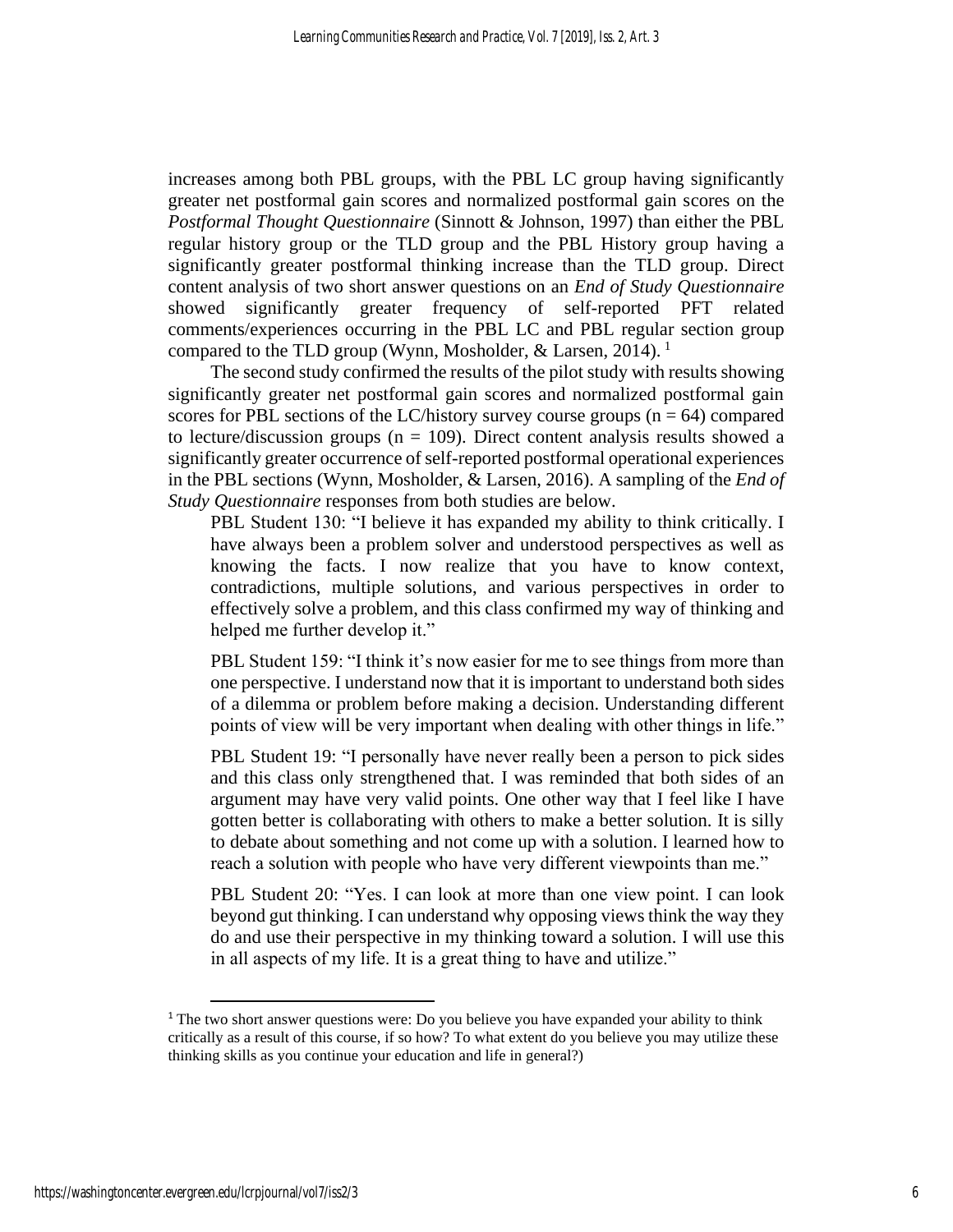PBL Student 39: "Yes. Before, if I had an opinion I would only look at it from my point of view and I would automatically think I believe the other side is wrong. This class made me look at both sides critically and then come up with a decision."

PBL Student 85: "Yes. [The instructor] made us realize that there are always more points of view other than our own. For example, the activity about the end of WWI and how to punish Germany showed me Germany's side for the first time ever. Our class was able to find compromise in every situation we were given. It makes me wonder how our government fails to do the same." (Wynn, 2018b)

Implications from the results of the pilot study attributed postformal thinking gains among PBL students, in part, to the metacognitive reflection component of the PBL method (Wynn, Mosholder & Larsen, 2014):

Taking time to implement the metacognitive reflection component (questionnaire) of the PBL instructional method is critical in guiding students to recognize and reflect upon the extent to which they practice multiple thinking systems during PBL activities. We realize that instructors might be hesitant to take on the task of guiding the metacognitive reflection process. It takes instructional time and some working knowledge of thinking systems. The metacognitive reflection questionnaire (MRQ) is offered as a way to introduce the thinking systems involved in problemsolving/decision-making and to facilitate reflective discussions. Instructors do not have to be experts to guide the process. As stated above, the firstyear seminar is an ideal setting to reinforce this reflective process. (p. 18)

#### **Hypotheses**

The research question we addressed in the current study was the extent to which the explicit metacognitive process of the PBL model, as prompted by the MRQ (Appendix D), impacted the development of postformal thinking skills among first-year LC students. The related null hypothesis was as follows:

1. There will be no significant difference in cognitive growth as measured via pretest-posttest changes in postformal thinking skills between students in the experimental section of a PBL U.S history LC who practice systematic metacognitive reflection via the MRQ and students in the control section of a U.S. history LC who completed the same PBL experiences without the metacognitive reflection component/MRQ.

Based on results of the previous two studies regarding postformal thinking gains and increased levels of perceptions of course engagement and content relevance among first-year LC students, we also tested the following null hypotheses: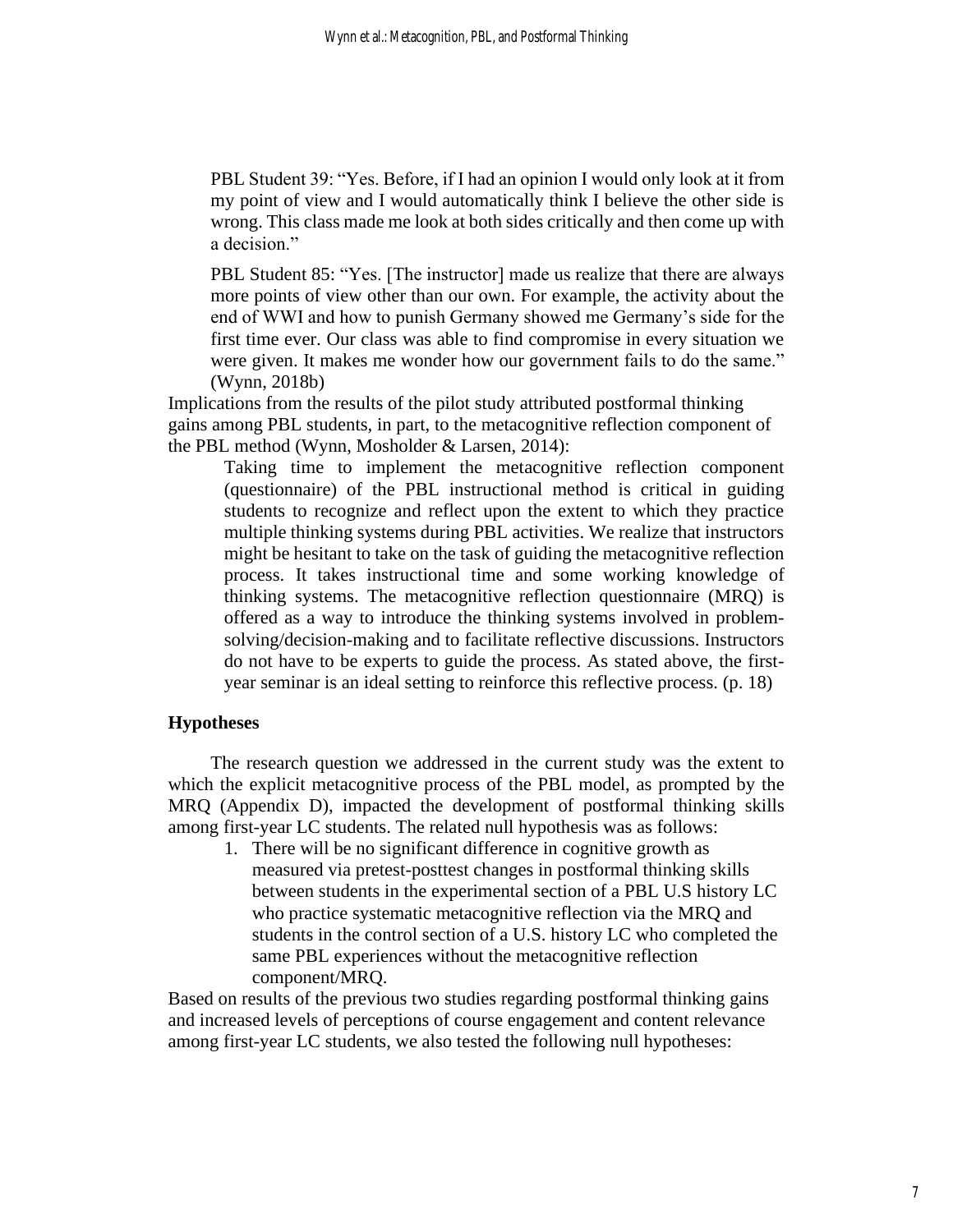- 2. There will be no significant difference in cognitive growth, as measured via pretest-posttest postformal thinking changes among the PBL LC experimental group.
- 3. There will be no significant difference in cognitive growth as measured via pre-test-posttest postformal thinking changes among the PBL LC control group.
- 4. There will be no significant difference in self-reported levels of course engagement, as measured via the *End of Study Questionnaire*, between the experimental and control group PBL LC sections.
- 5. There will be no significant difference in self-reported levels of course content relevance, as measured via the *End of Study Questionnaire*, between the experimental and control group PBL LC sections.

#### **Research Methods**

The primary difference between experimental and control group sections was the administration of the MRQ with the experimental group at the end of each PBL activity. As the primary investigator of the current study, I taught an experimental and control group section of a U.S. history survey course, *America since 1877* (HIST 2112), a required general education course at our university. Both sections were paired with a first-year seminar (FYS 1101) taught by a colleague to form two PBL sections of the LC, *Stepping into America's Past: What Would You Do?* Firstyear students self-selected their LC during fall registration 2018. The topical outline, activities, assessments, and dates of implementation were identical in each of the PBL sections and followed the scope, sequence, and structure of the PBL LC sections in the two previous studies, which included nine primary instructional topics or units, with six of the nine instructional units culminating in PBL activities. Each PBL activity took one or two 75-minute class periods to complete. A list of the nine units and the six PBL activities may be found as Appendix A.

The experimental and control group sections included 23 and 19 students respectively, with 20 and 17 respectively participating in the study. We randomly assigned experimental and control group status to the sections, with the experimental group attending HIST 2112 at 9:30 am on Mondays and Wednesdays and then immediately attending their FYS at 11:00. The control group followed the opposite schedule, attending their FYS at 9:30 am and HIST 2112 at 11:00 in the same classroom as the experimental group. Experimental group treatment began after the debriefing of the first PBL activity (*The Question of U.S. Expansion)* and included an interactive Power Point that addressed common characteristics of lateadolescent cognition and problem-solving and operational explanations of thinking systems students may have practiced during the activity (intuitive, formal/closed systems, relativistic, and dialectical). The MRQ was then administered to guide students to reflect on which thinking systems they utilized and the success or failure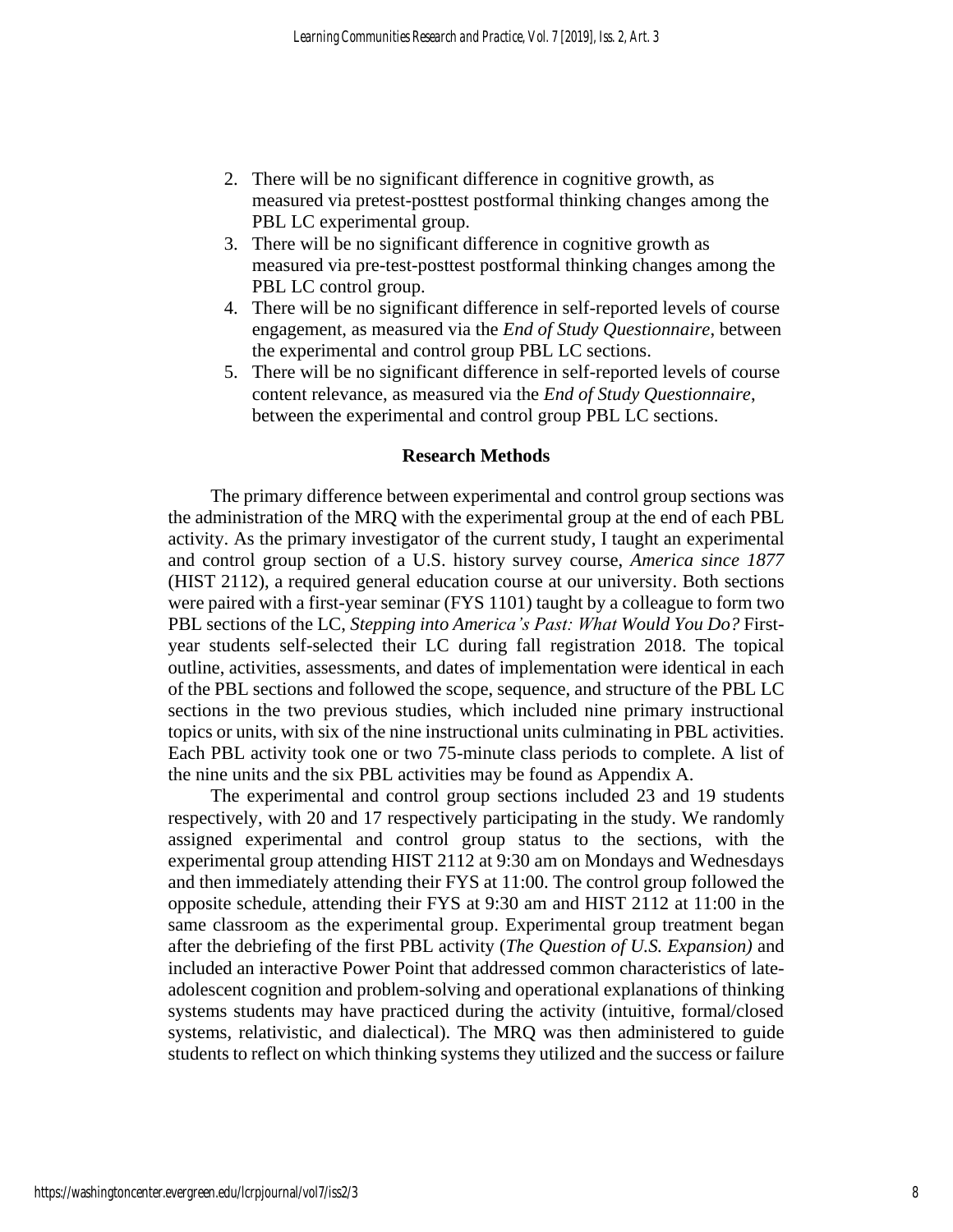of each during each PBL step. The MRQ process was then repeated by the experimental group in each of the subsequent PBL activities.

Both groups participated in a general debriefing of each of the first five PBL activities (periodized historical issues), which concluded with a comparison of each class's solution to the problem/issue with what actually transpired and the related consequences. This debriefing was extended with the control group while the experimental group completed the MRQ. The sixth PBL activity required small groups (three to five students) in both sections to research and develop solution proposals to five current controversial issues in the United States: Health Care Reform; Immigration Reform; Fiscal Policy, Regulatory Reform, Entitlement Reform; Energy/Carbon Emission Policy; and Federal Minimum Wage. Students applied postformal operational skills practiced in the previous five PBL activities to research and present the contextual complexities of their assigned issue, opposing perspectives and related rationales, contradictions between opposing perspectives, solution alternatives, challenges to implementation of their solution, and potential changes that could affect the success of their proposal. The procedures for this culminating PBL activity followed a dialectical framework to guide group research, deliberation, and problem-solving. The MRQ was then administered to the experimental group. The control group used this time to address questions, concerns, or comments related to their assigned issues and related solutions.

*First-Year Seminar* – The primary purpose of the FYS at our university is to facilitate life skills and strategies for academic success among first-year students. The instructor of both LC FYS 1101 sections and I collaborated to align our syllabi to support each PBL activity. Outcomes that guide the first-year LC program and all LCs at our university helped us to target our efforts. Two of these outcomes explicitly guided our PBL integrative framework:

- 1. Academic/Cognitive Skills: improving students' skills in writing, reading, decision-making, computer usage, and oral presentation; and
- 2. Critical Thinking Skills: improving students' ability to see multiple sides of issues; identify solutions to complex problems; evaluate the quality of opinions and facts.

The first and last PBL activities in our LCs help illustrate our integrative alignment. The first PBL activity in my class included a simulated U.S. Senate Subcommittee Hearing on U.S. Colonial Expansion in which two groups presented opposing arguments to the Subcommittee followed by a vote. Students then attended their first-year seminar and were challenged to defend their assigned positions further and to dig more deeply to recognize the rationale behind both perspectives. In my next class, we built on this, identifying contradictions between the two positions and constructing solution alternatives. The first-year seminar instructor also introduced current issues related to U.S. colonialism (social justice, race relations, human rights, etc.) and challenged our students' perspectives and assumptions in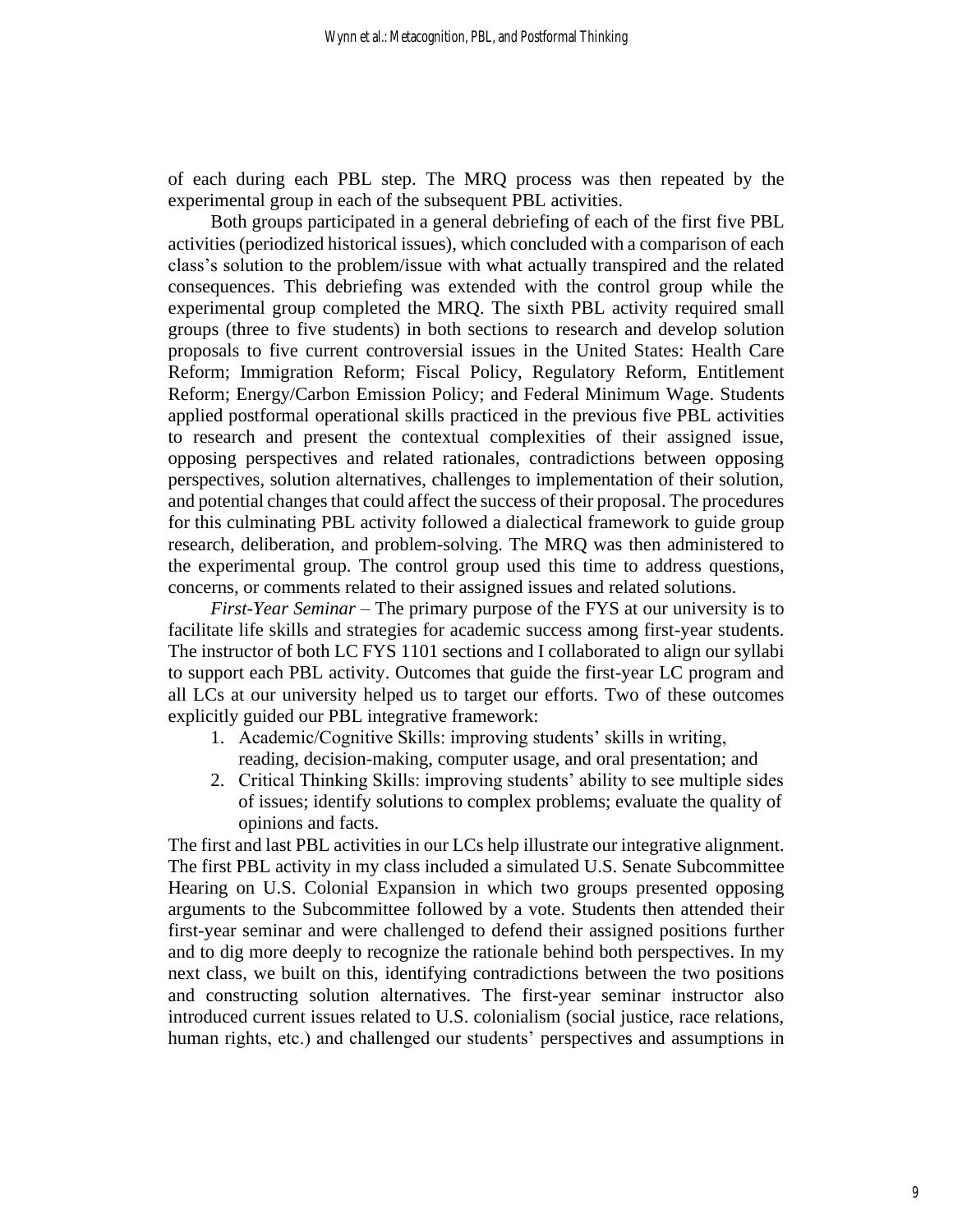order to guide them to recognize multiple points of view and their rationales. He supported the last PBL activity (Current Issue Presentation) by helping introduce students to library/research resources and by providing guidance and first-year seminar class time as the groups developed their presentations. Each group completed a practice presentation in his class and then edited their presentation as needed before presenting in my class.

#### **Measures**

*Postformal Thought Questionnaire (PFT)*: Per the previous studies, we used the PFT (Sinnott & Johnson, 1997) to measure participants' level of postformal thinking. We administered the PFT on both the first and last day of class. The PFT included 10 statements, each representing a different operational component of postformal thinking systems. Participants responded to each of the Likert framed (7=very true to 1=not true) statements to indicate the extent to which it characterized their own thinking. The PFT has been used in numerous studies and has been found to be a moderately reliable (.63) and valid measure of postformal thinking (Cartwright, Galupo, Tryee, & Jennings, 2009). Potential scores range from 10 (indicating low levels of postformal thinking) to 70 (indicating high levels of postformal thinking). PFT scores were summed for the 10 items for each participant. The PFT may be found as Appendix B.

*End of Study Questionnaire (ESQ)*: Per the previous studies, we administered the ESQ to participants after all other data were collected. The ESQ included five questions, two of which called for a Likert rating on participants' perception of their level of engagement in HIST 2112 (Questions 1 and 2), one of which called for a Likert rating on their perception of content relevance (Question 3), and two of which prompted participants to reflect on the extent to which their experience in the their PBL LC course expanded their ability to think critically (Questions 4 and 5). The *End of Study Questionnaire* may be found as Appendix C.

#### **Methods of Analysis**

Our methods of analysis included either a t-test or an appropriate nonparametric procedure. The assumptions of the t-test were assessed for each outcome since it is the more powerful procedure if the assumptions are met (Sawilowsky & Hillman, 1992). The average of the pre-test scores for the experimental and control group were compared using a t-test, the pre and post test scores were compared within each of the groups (experimental and control) using a paired t-test, and the normalized gain scores were compared using a t-test for two independent groups. Given that the sample sizes were relatively small for each group (sample size of 20 and 17), the medians for the measurements ESQ1 (level of engagement) and ESQ3 (level of content relevance) were compared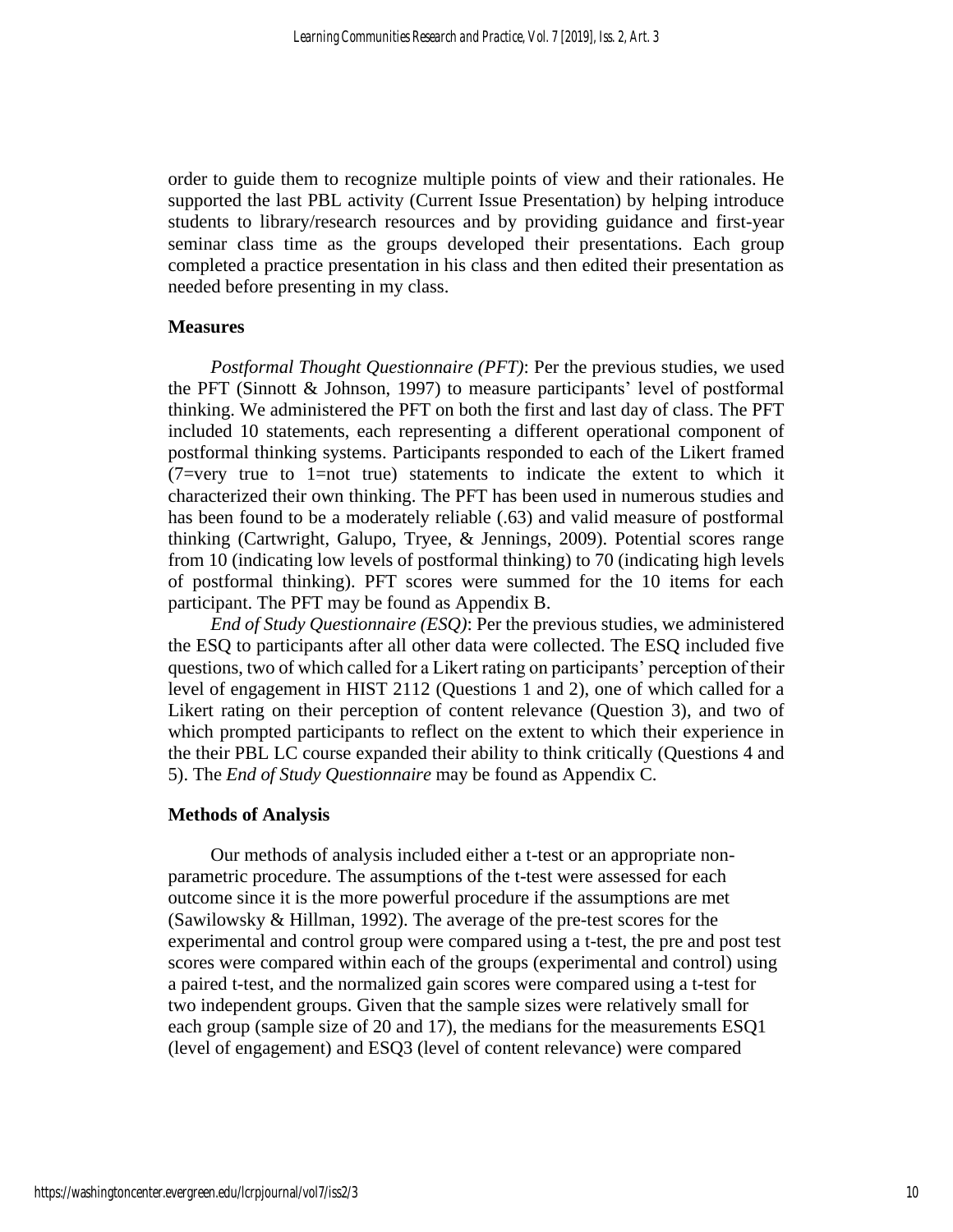between the two groups using a Wilcoxon Rank Sum test since the responses did not appear to be sampled from a normal distribution. The normalized gain score is "the ratio of the actual average gain  $(\frac{6}{5} \text{post} > \frac{6}{5} \text{pre})$  to the maximum possible average gain (100-%<pre>)" (Hake, 1998, p. 64). We compared experimental and control group responses to End of Study questions 4 and 5 to identify potential similarities and differences in comments and explanations regarding their perceptions of the extent to which their thinking skills had changed and/or evolved as a result of their PBL experiences and the extent to which these skills might be useful beyond their LC.

#### **Results**

Table 1 shows independent t-test data for PFT pretest scores for the experimental  $(n = 20)$  and control  $(n = 17)$  sections, with the control group mean slightly, but not significantly, below the experimental group, indicating the two groups were not significantly different prior to PBL treatment. Dependent paired ttest data for PFT pre to post-score comparisons reported in Table 2 show significant PFT gains for the experimental group and control group. Therefore, we rejected Hypothesis 2 and Hypothesis 3.

**Table 1**

**Two Sample t-test Data of the Pretest Scores for Experimental and Control Group**

|              |       |         |    |      | -      |
|--------------|-------|---------|----|------|--------|
| Group        | Mean  | Std Dev |    |      | Sig    |
| Experimental | 54.75 | 6.84    | 35 | 0.56 | 0.5796 |
| Control      | 53.41 | 7 70    |    |      |        |
|              |       |         |    |      |        |

**Table 2**

| Paired Sample t-test Data of the Pre and Post Scores for Experimental and Control Group |        |         |    |         |        |
|-----------------------------------------------------------------------------------------|--------|---------|----|---------|--------|
| Group                                                                                   | Mean   | Std Dev | df |         | Sig.   |
| Experimental                                                                            | $-3.7$ | 5.96    | 19 | 2.78    | 0.012  |
| Control                                                                                 | -6.94  | 5.46    | 16 | $-5.24$ | <.0001 |

Independent t-test results reported in Table 3 show the control group with a larger PFT normalized gain but no significant difference in normalized gain scores between the two groups. The normalized gain score is a measure of potential gain on a scale of 0 to 1, with 1 representing all possible gain (Bao, 2006). Therefore, we accepted Hypothesis 1.

**Table 3**

**Two Sample t-test Data of the Normalized Gain Score for Experimental and Control Group**

| Group        | Mean | Std Dev | df |     | Sia    |
|--------------|------|---------|----|-----|--------|
| Experimental | 0.07 | 0.13    | 35 | .83 | 0.0754 |
| Control      | 14،  | 14      |    |     |        |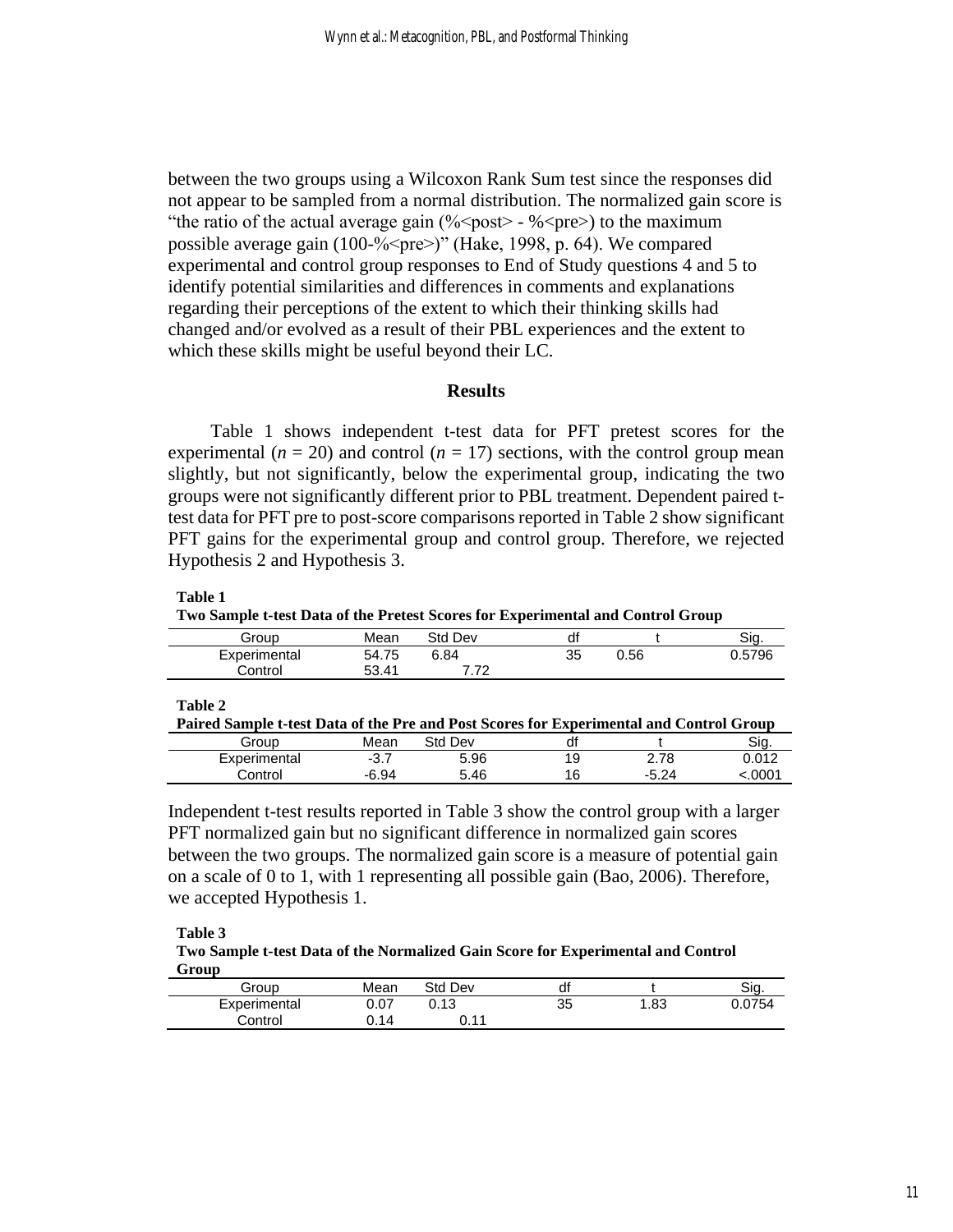Comparison of experimental and control group responses to ESQ questions four and five indicated that both the experimental and control group believed their thinking skills expanded, with the exception of Student #7 in the control group, who stated that he "did not try to expand that (critical thinking) ability" but, in response to question 5, that thinking skills gained would "help analyze information presented to me better." With this marginal exception, each student in both groups described how their thinking skills expanded as a result of their PBL experiences in their LC history course and how helpful these skills will be as they continue their education and their life in general. Student comments primarily focused on their increased ability to look for, and be open to, multiple, even opposing, perspectives in the problem-solving process and on their ability to seek and reach consensus when considering resolution alternatives.

For example, Experimental Student #5 stated, "Yes, I believe this course and the instructor have taught me the basics of compromise. Having an opinion on a subject, but also being able to look at a topic from another person's perspective is crucial. Compromise is what the world is struggling with today." Similarly, Experimental Student #12 stated, "Yes, doing all the exercises really helps a person think differently. These exercises help me look more in depth  $\&$  see both sides of an argument when I might not have done that before." Control Student #8 responded, "I think so. It helped me with finding solutions in a group with diverse thoughts. It also showed me how important compromise is. It will definitely help me with working with people with different ideas to mine and come up with solutions that benefit both sides of an issue." And Control Student #3 observed, "Yes. I used to consider multiple sides. However, this class has taught me to dig deeper than just what another perspective is but how that perspective formed. I have applied this new process to different parts of my life and see that issues in life are much more complex than one might think and that we need to listen and consider opposing views." We found it interesting that the comments on how members of the experimental groups' thinking had changed rarely included the clinical definitions and terms associated with the postformal thinking. Instead, they used their own words to operationally describe the more advanced thinking skills they practiced and gained, as did the control group. Therefore, similarities between student comments in the experimental and control group describing changes in their thinking as a result of their PBL experiences in their LC support our acceptance of Hypothesis 1 and our rejection of Hypotheses 2 and 3.

Table 4 reports non-parametric test results comparing experimental and control group scores (Likert 1- 5) on ESQ 1 (level of engagement) and ESQ 3 (level of content relevance). We chose the non-parametric test since the responses to both questions were not normally distributed. Results show no significant difference between the two groups, with both groups reporting a similar high level of engagement (Experimental,  $M = 4.35$ ; Control,  $M = 4.25$ ) and a similar positive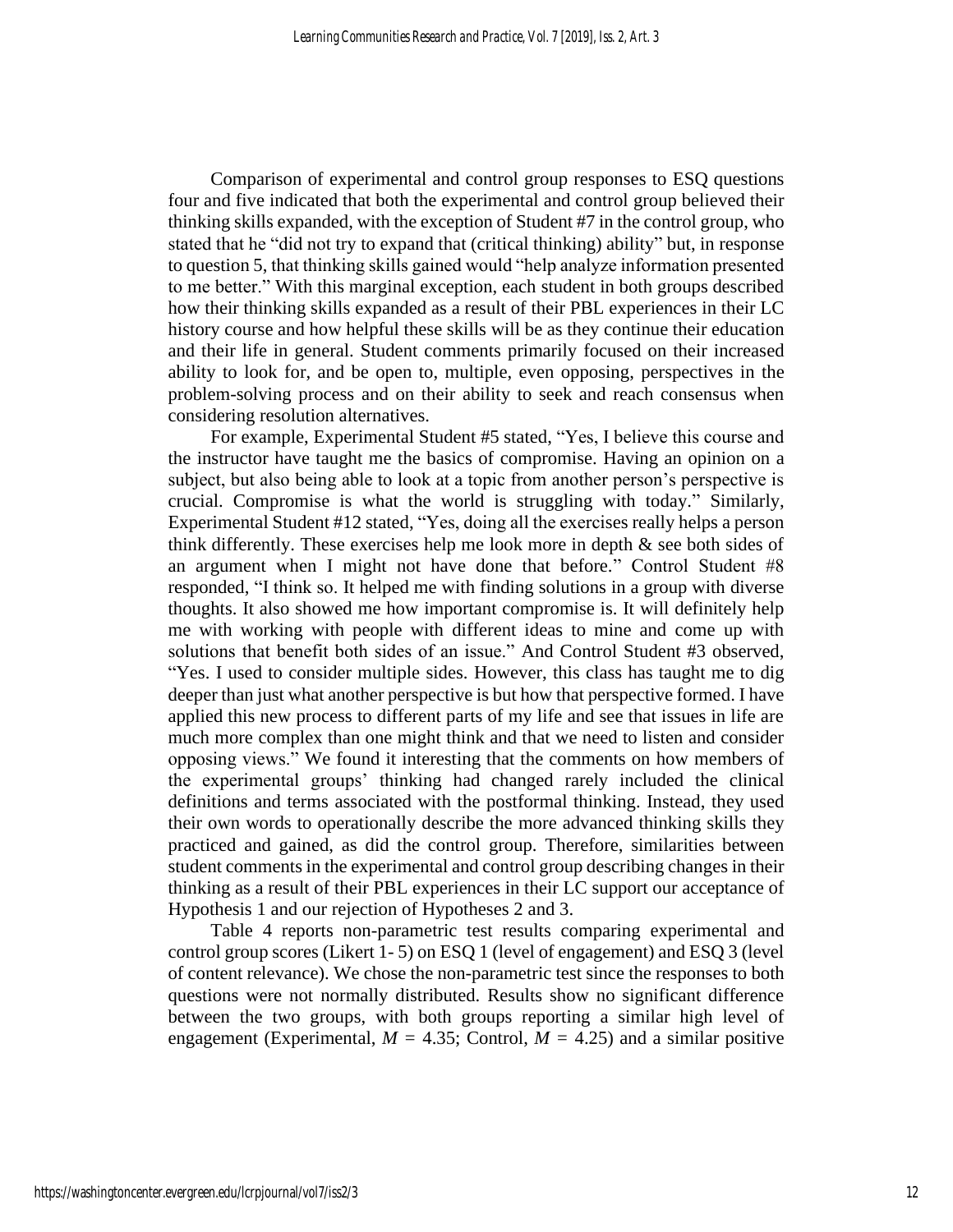perception of content relevance (Experimental,  $M = 4.80$ ; Control,  $M = 4.76$ ). Therefore, we accepted Hypothesis 4 and Hypothesis 5.

| Non-parametric Test Data of the ESQ1 AND ESQ3 for Experimental and Control Group |                |    |         |        |  |  |
|----------------------------------------------------------------------------------|----------------|----|---------|--------|--|--|
| Mean                                                                             | <b>Std Dev</b> | df | Chi-Sa. | Sig.   |  |  |
|                                                                                  |                |    |         |        |  |  |
| 0.42                                                                             | 1.38           |    | 0.9595  | 0.3273 |  |  |
| 0.57                                                                             | 1.38           |    |         |        |  |  |
|                                                                                  |                |    |         |        |  |  |
| 0.48                                                                             | 0.72           |    | 0.0323  | 0.8574 |  |  |
| 0.49                                                                             | 0.72           |    |         |        |  |  |
|                                                                                  |                |    |         |        |  |  |

#### **Discussion**

We found the results from our current study on the impact of the MRQ on postformal thinking acquisition among first-year LC students to be surprising and compelling. Current results contradicted a major assumption from the previous studies that significant postformal thinking gains reported among students were due, in part, to PBL participants gaining a working knowledge of the multiple thinking systems they practiced during their PBL activities via the reflective processes prompted by the MRQ. Our analysis of current results yielded several key insights that may help explain the similarity of postformal thinking gains by both groups. Similar high levels of engagement and perceptions of content relevance among both groups, which were comparable to the Likert means and comments reported among PBL students in the previous studies (Wynn, Mosholder, & Larsen, 2014, 2016), indicated that both groups maintained interest in the problem/issues introduced and were invested in solving the problem and practicing the cognitive skillsets that would increase their ability to effectively develop workable solution alternatives.

As the PBL instructor, I never used the phrases *intuitive thinking*, *formal thinking-closed systems thinking*, *postformal thinking*, *relativistic thinking*, and *dialectical thinking* nor in any way labeled the thinking processes I was modeling and prompting students to practice via PBL in a single class or activity with the control group. However, their engagement in each step of the PBL activities facilitated their applying relativistic and dialectical operations whether they could label the three steps or not: (1) look for contextual complexities and contradictions, don't just assume you fully understand the problem/issue; (2) seek to understand the rationale for multiple, even opposing perspectives, and identify the inherent contradiction(s); and (3) use your understanding of the contradiction to help formulate solution alternatives and deliberate to develop a single workable solution. As stated earlier, experimental group students rarely used the terms postformal thinking, relativistic thinking, dialectical thinking in their ESQ comments to describe changes in their thinking, which was surprising. Instead, they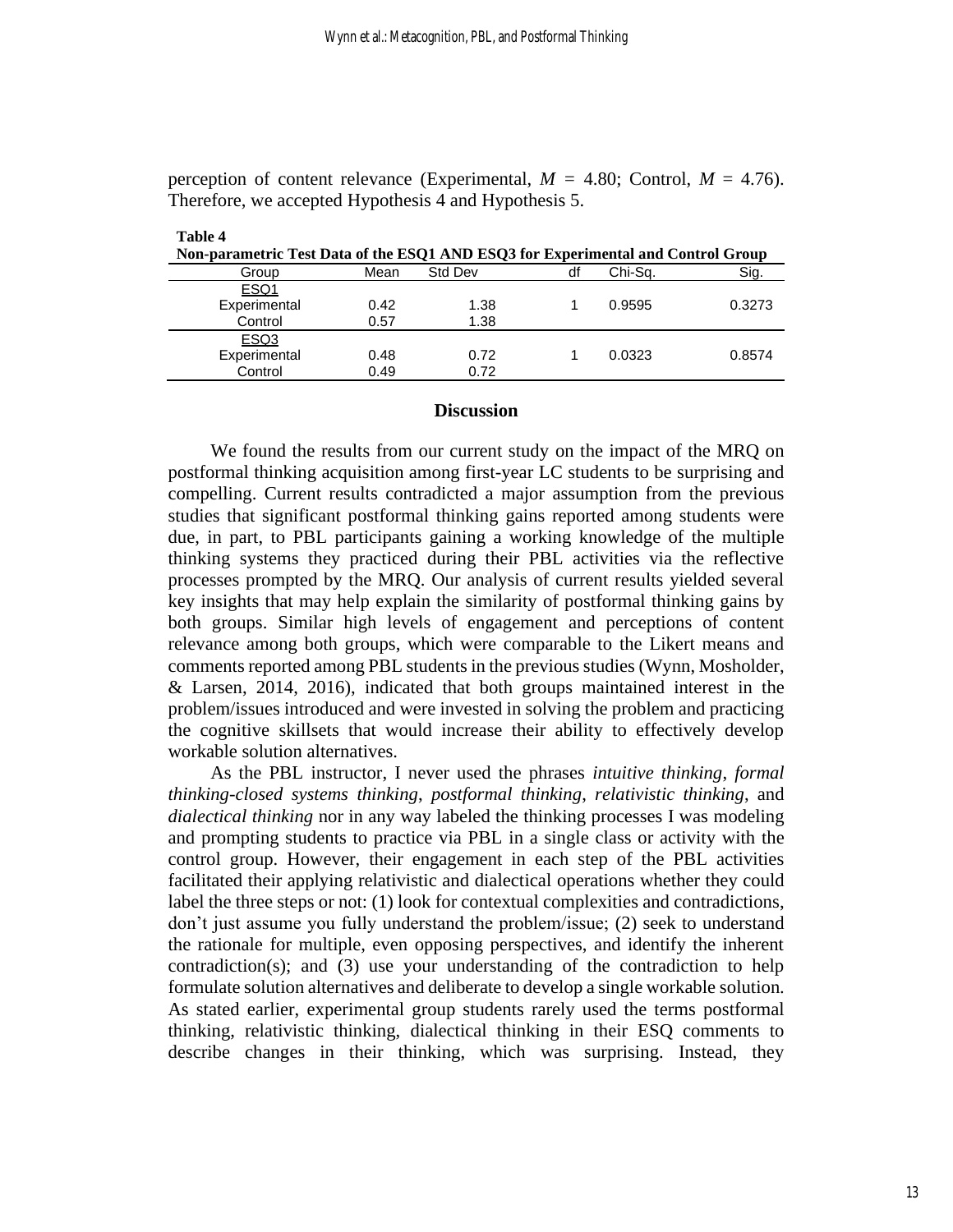operationally described the new thinking systems that they utilized in problemsolving and decision-making. In fact, both groups relied on their PBL experiences in practicing the more advanced thinking systems to construct their own operational descriptions of how their thinking changed, which aligned well with the operational definitions of postformal thinking systems. It seems that my Power Point presentation and MRQ guidance after each PBL activity fell short of matching what the experimental group learned during their PBL activities, which is a very positive outcome.

We believe the systematic process of modeling and providing cognitive scaffolding to guide students to practice the advanced thinking systems were primary factors in postformal thinking gains. For example, in Steps 2 and 3 of the first PBL activity, I guided students to be open to considering causes and origins of opposing perspectives on U.S. expansion and annexing the Philippines based the knowledge gathered and gained during their Senate Subcommittee Hearing. I did so by prompting them to offer information and explanations regarding the multiple perspectives we examined during the hearing and to assess to what extent these perspectives should be considered as we attempted to reach a decision, and specifically, which were the better points offered by both sides. I then asked them to identify key contradictions between the opposing positions. Students in both LC sections immediately identified perceptions of morality as the key contradiction. I next asked how both sides could back their position through a moral framework. Their response was that anti-expansionists believed they had a moral responsibility to uphold the basic democratic principles of the United States and not annex the Philippines even if this decision resulted in the Philippines being annexed another imperial power, while the expansionists believed they had a moral responsibility to protect the Philippines from other imperial powers while guiding Filipinos toward a more advanced and democratic society, even though the "guidance" and annexation presented an additional contradiction. Both sides believed that not taking their proposed course of action would be a moral violation against United States principles and the Filipino people. I then asked students to consider how they could use this contradiction to develop solution alternatives. Several solutions were proposed, and each was considered and deliberated. A consensus was reached to maintain a protectorate status for the Philippines while providing the resources and framework for the Filipinos to choose and develop their own form of government as soon as possible. We then compared their solution (same in both LCs) to what actually happened: the annexation of the Philippines and the subsequent war, the gaining of new markets and resources by the United States, eventual conflict with Japan, and Filipino independence in 1946. We believe this systematic PBL process, which was repeated through five subsequent activities, provided a social learning dynamic through which our first-year LC students were able to practice and gain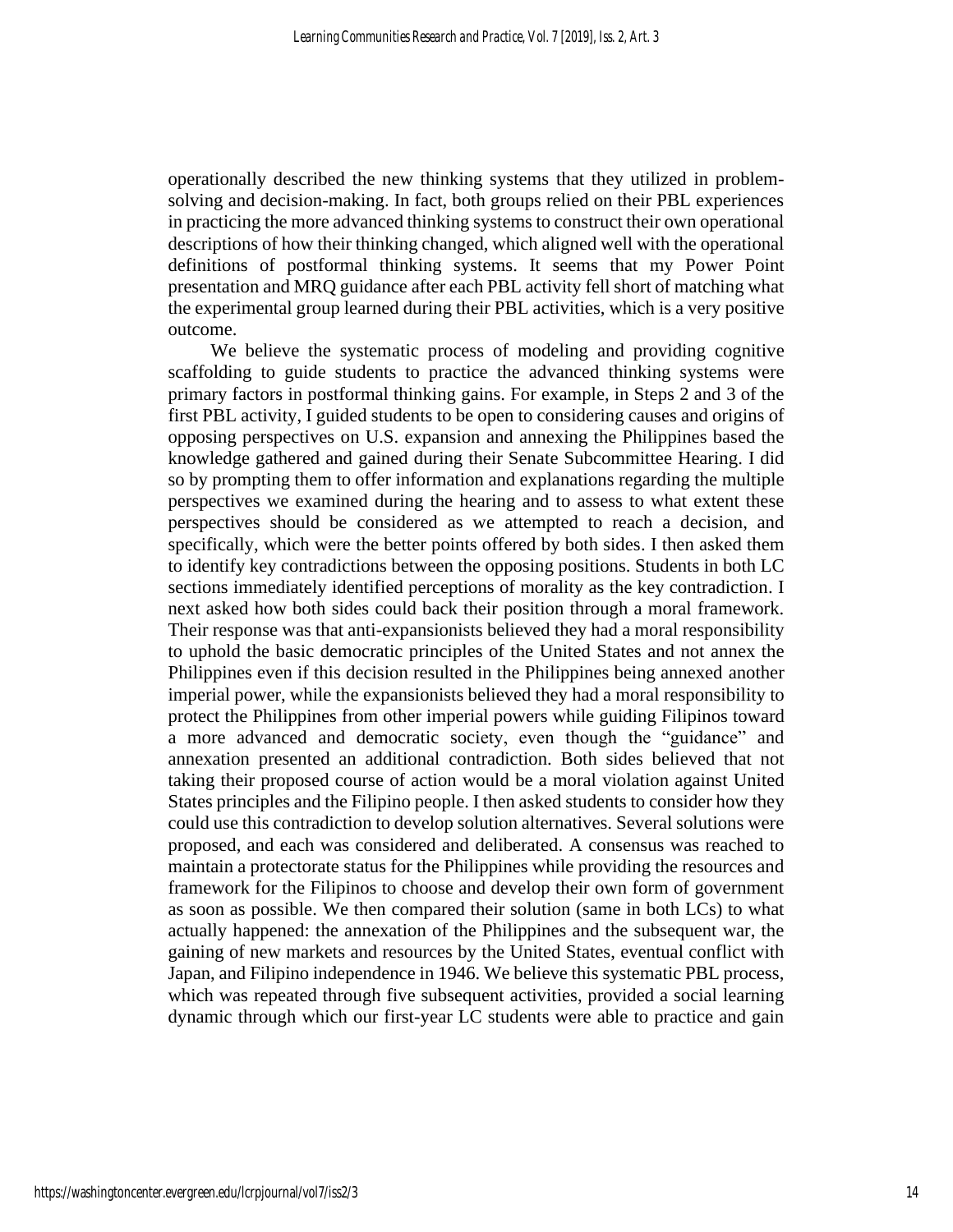the more advanced, postformal, thinking systems within their ZPD to become more advanced problem-solvers.

#### **Limitations**

The results of the current study need to be carefully interpreted in light of the limitations. The limitations include the limited sample and limited number of sections studied. The limited sample size may affect generalizability of the findings along with the limited number of sections. The specific timing of the lectures/PBL activities was designed to reduce modifications to the content based on reflection and to minimize selection bias of the students. It is also important to note that I ensured that delivery of each lecture/PBL activity and assessment was exactly the same for both sections with the exception of the administration of the MRQ. This is an important feature that should be considered when designing larger studies to investigate the findings further.

#### **Implications for Practice**

Lardner and Malnarich (2008) asked the primary question that LC programs and faculty seek to effectively address: How can we best organize and teach for high-quality learning for all students? They offered key targets to guide this effort: a) increasing student engagement, b) increasing the quality of student learning, c) and doing so through relevant and meaningful integrative learning experiences that will positively connect students to their peers and instructors and guide them to acquire knowledge and cognitive skills-sets that will serve them well in class and in life in general. Our studies provide empirical evidence that PBL can be an effective method to help LC programs and faculty hit these targets. The following instructional implications are offered to help our LC colleagues integrate the PBL model.

*PBL and Promoting Postformal Thinking Skills in Your LC*: Results from the previous studies led us to assume that the metacognitive reflection/MRQ process was central to facilitating postformal thinking among first-year LC students. Results from our current study indicated that the MRQ may not have been necessary to facilitate postformal thinking skills, at least for the first-year students who participated in our study, and that modeling and cognitive scaffolding may be key factors in guiding students to effectively practice and acquire postformal operations. We believe that the structural dynamics of our LCs contributed to our results. The small number of students in both LC sections was ideal to support the social learning dynamics that we believe supported postformal thinking gains in both groups. The enrollment cap of 25 students for LCs at our university will continue to support the implementation of PBL activities and the related social learning dynamics. Current results were also encouraging regarding two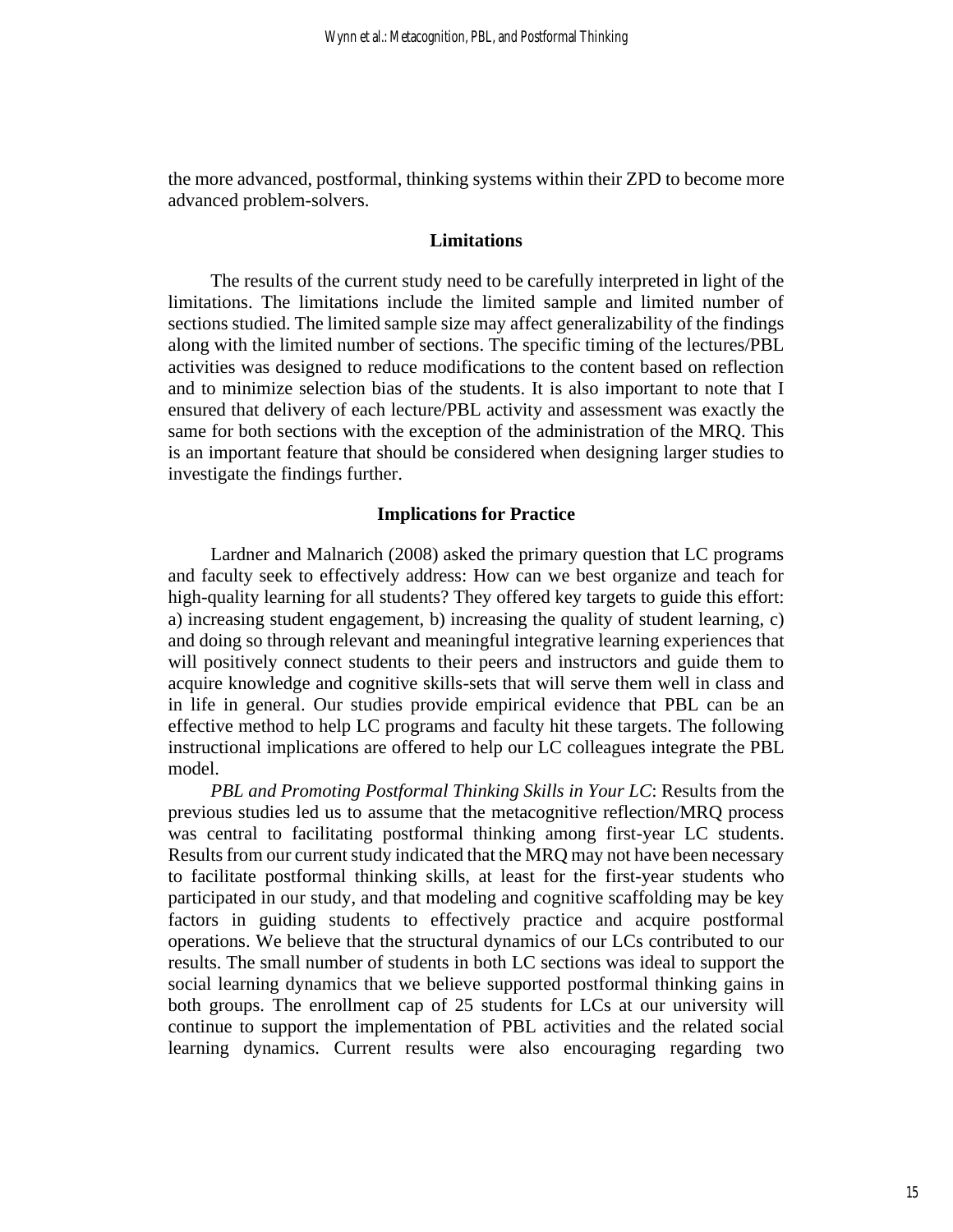instructional challenges associated with implementing the MRQ: a) the PBL instructor's operational knowledge of the relevant thinking systems (intuitive, formal/closed systems, relativistic, and dialectical), and b) the additional instruction time necessary to implement the MRQ. If postformal thinking systems may be practiced and acquired by students through PBL social learning dynamics without implementing the MRQ, it will save instructional time and eliminate the need to formally introduce and operationally define the thinking systems.

*PBL and Increased Student Engagement/Connectedness*: The high level of engagement and content relevance reported by students in the current and previous studies supports the use of the PBL method as an effective strategy to increase student engagement, interest, and success in their first-year LC. The relationship between student engagement and intellectual and academic success has long been established (Pascarella & Terenzini, 2005). The social learning dynamic facilitated by the PBL method serves to engage first-year LC students in a true community of learners in which they practice discourse and gain the cognitive skillsets necessary to open their minds to diverse opinions and diversity in general in ways that can help create a sense of belonging and connectedness that may help year to year retention and academic success.

*PBL as an Adaptable Method on Which to Base Integrative Assignments*: We also want our LC colleagues to recognize the adaptability of the PBL model. The model can be adapted to accommodate the content, problems, and issues relevant to each discipline and can be used to guide the search for, or development of, PBL activities that may serve as purposeful integrative learning experiences. For each course, faculty can determine the number and focus problems and issues that best fit the curricular scope and sequence. Implications from the current study and the previous studies support the implementation of multiple PBL activities rather than one or two to provide enough modeling, scaffolding, and practice to guide first-year students toward applying postformal considerations/operations without assistance. Key considerations that may assist our colleagues in the development and implementation of integrative PBL experiences within their LC courses are as follows.

- 1. To what extent might you pull back coverage of disciplinary content to immerse students in concepts/problems/skillsets central to your discipline(s)?
- 2. How might you structure assignments and grading rubrics to integrate the courses in your LC in a meaningful and purposeful way, with students clearly recognizing the importance of PBL activities and related outcomes?
- 3. How can you align syllabi for your LC courses to support integrative PBL experiences that students will recognize and value?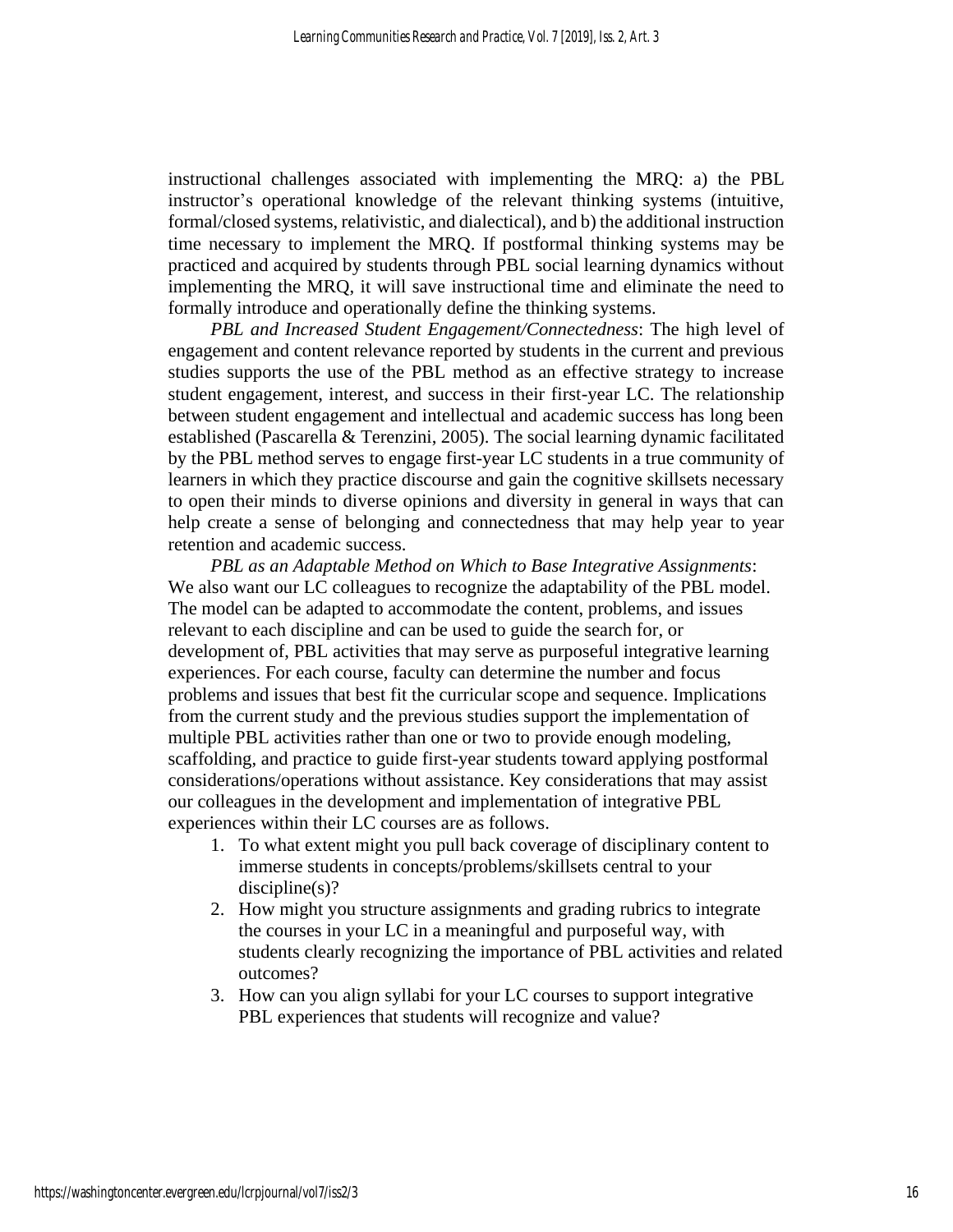*LC Faculty as PBL/Cognitive Models*: In this time of political polarization, PBL instructors must avoid pushing a "preferred" position or opinion in order to successfully implement PBL activities to promote postformal thinking. This can be very challenging. Instructors must model postformal operations/considerations as part of the scaffolding process, which includes being open to, and tolerant of, diverse, even opposing, opinions in order to guide the practice and acquisition of relativistic and dialectical reasoning among their students (Wynn, 2015). As stated earlier, Commons & Ross (2008) estimated that fewer than 20% of adults in developing countries have adequate thinking skills to effectively address pressing problems and issues. LC faculty must consistently earn their status as fair and open members of their community of learners in order to guide first-year LC students toward the ranks of advanced problem-solvers, thereby equipping them with the advanced cognitive systems necessary to effectively address current and future problems for the common good.

#### References

- Adobe Systems, Inc. (2016). *Gen Z in the Classroom: Creating the Future,* Retrieved from www.adobeeducate.com/genz/, Accessed April 9, 2019.
- Arlin, P. (1984). Adolescent and adult thought: A structural interpretation. In M. Commons, J. Sinnott, F. Richards, & C. Armon (Eds.), Beyond formal operations: Late adolescent and adult cognitive development (pp. 256-271). New York, NY: Praeger.
- Association of American Colleges and Universities. (2015). General education maps and markers: Designing meaningful pathways to student achievement. Washington, DC: Author.
- Bao, L. (2006). Theoretical comparisons of average normalized gain calculations. *American Journal of Physics, 74*(10), 917-922.
- Basseches, M. (1984). *Dialectical thinking and adult development*. Norwood, NJ: Ablex.
- Basseches, M. (1989). Dialectical thinking as an organized whole: Comments on Irwin and Kramer. In M. L. Commons, J. D. Sinnott, F. A. Richards, & C. Armon (Eds.), *Adult development volume 1: Comparisons and applications of developmental models* (pp. 161-178). New York, NY: Praeger.
- Basseches, M. (2005). The development of Dialectical thinking as an approach to integration. *Integral Review, 1*, 47-63.
- Berger, K. (2008). The developing person through the lifespan. New York, NY: Worth.
- Birgili, B. (2015). Creative and critical thinking skills in problem-based learning environments. *Journal of Gifted Education, 2*(2), 71-80.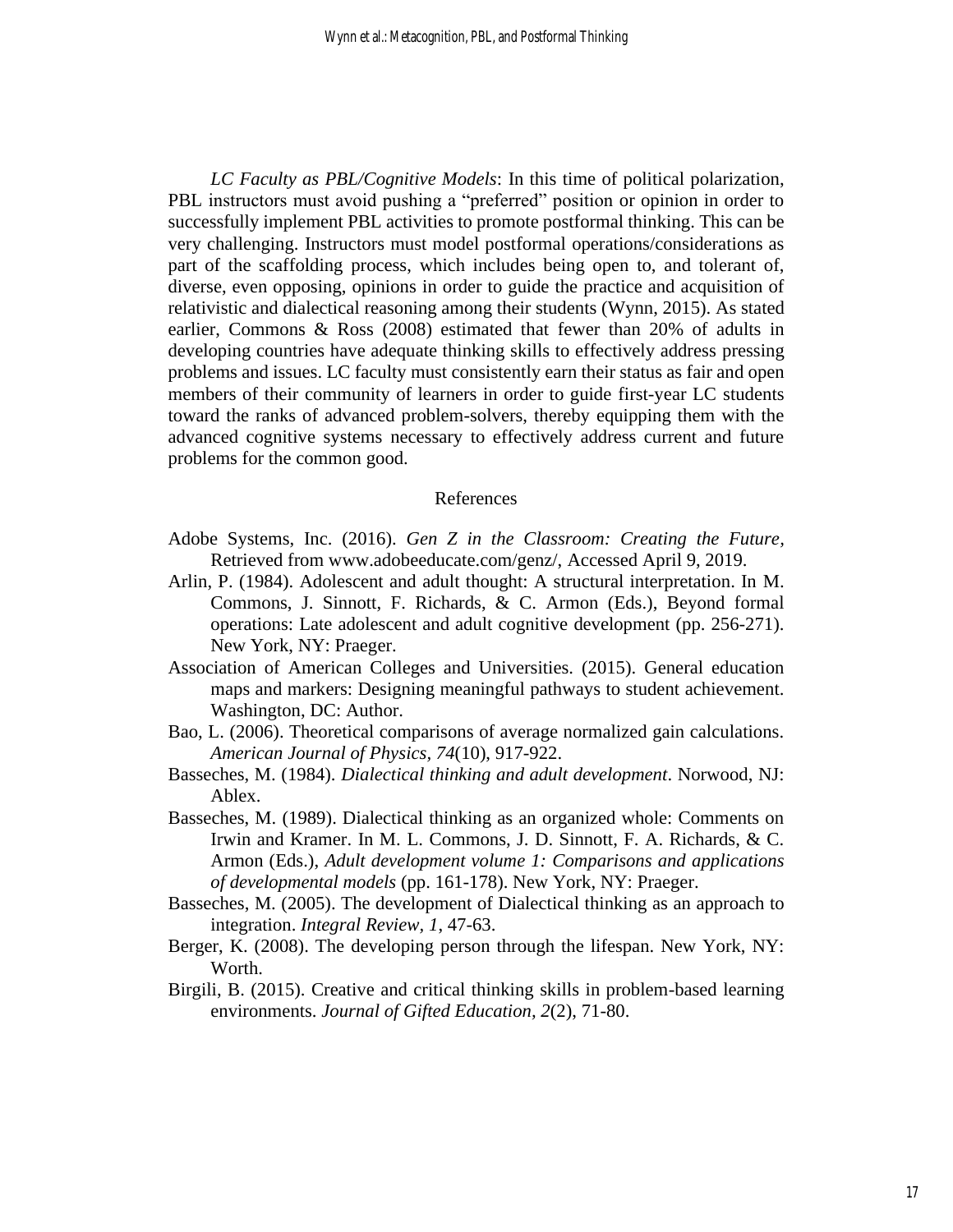- Blouin, P., & McKelvie, S. (2012). Postformal thinking as a predictor of creativity and of the identification and appreciation of irony and metaphor. *North American Journal of Psychology, 14*(1), 39-50.
- Blumberg, P. (2000). Evaluating the evidence that problem-based learners are selfdirected learners: A review of literature. In D. H. Evensen & C. E. Hmelo (Eds.), *Problem-based learning: A research perspective on learning interactions* (pp. 199-226). Mahwah, NJ: Lawrence Erlbaum.
- Cartwright, K. B., Galupo, M. P., Tyree, S. D., & Jennings, J. G. (2009). Reliability and validity of the complex postformal thought questionnaire: Assessing adults' cognitive development. *Journal of Adult Development, 16*, 183-189.
- Chang, Y., & Chiou, W. (2014). Diversity beliefs and postformal thinking in late adolescence: A cognitive basis for cultural literacy. *Asia Pacific Educational Review, 15*(4), 585-592.
- Chiou, W. (2008). College students' role models, learning style, preferences, and academic achievement in collaborative teaching: Absolutist versus relativistic thinking. *Adolescence, 43*(169), 129-142.
- Cognition and Technology Group at Vanderbilt [CTGV]. (1997). *The Jasper Project: Lessons in curriculum, instruction, assessment, and professional development*. Mahwah, NJ: Lawrence Erlbaum.
- Commons, M., & Ross, S. (2008). What postformal thought is, and why it matters. *World Futures: The Journal of General Evolution, 64,* 321-329.
- Commons, M., Ross, S., & Miller, J. (2010). Why postformal stages of development are not formal, but postformal. *Integral World: Exploring Theories of Everything.* Retrieved from http://www.integralworld.net /commons1.html
- Demetriou, A., Spanoudis, G., & Mouyi, A. (2011). Educating the developing mind: Towards an overarching paradigm. *Educational Psychology Review*, *23*(4), 601-663.
- Downing, K., Kwong, T., Chan, S., Lam, T., & Downing, W. (2009). Problembased learning and the development of metacognition. *Higher Education, 57,*  609-621.
- Epstein, S., Pacini, R., Denes-Raj, V., & Heier, H. (1996). Individual differences in intuitive-experiential and analytical-rational thinking styles. *Journal of Personality and Social Psychology, 71*, 390–405.
- Evans, J. (2008). Dual-processing accounts of reasoning, judgment, and social cognition. *Annual Review of Psychology, 59*, 255–278.
- Griffin, M. (2011). Developing deliberative minds: Piaget, Vygotsky and the deliberative democratic citizen. *Journal of Public Deliberation, 7*(1), Article 2.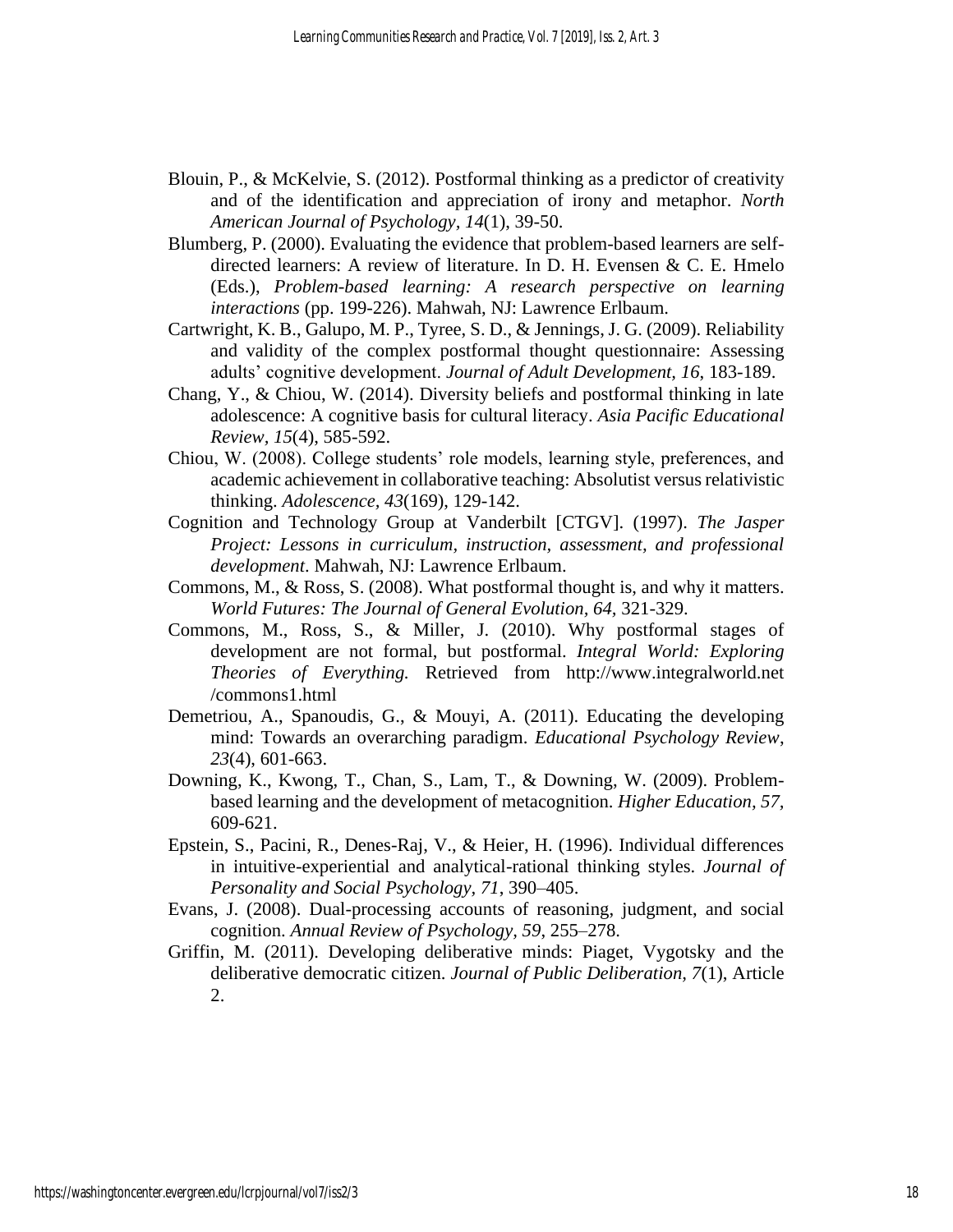- Hake, R. (1998). Interactive-engagement versus traditional methods: A six thousand-student survey of mechanics test data for introductory physics courses. *American Journal of Physics, 66*(1), 64-74.
- Hmelo-Silver, C. (2004). Problem-based learning: What and how students learn? *Educational Psychology Review, 16*(3), 235-266.
- Ho, D. (2000). Dialectical thinking: Neither Eastern nor Western. *American Psychologist, 55*(9), 1064-1065.
- Inglis, J., & Steele, M. (2005). Complexity intelligence and cultural coaching: Navigating the gap between our societal challenges and our capacities. *Integral Review, 1,* 36-46.
- Inhelder, B., & Piaget, J. (1958). *The growth of logical thinking from childhood to adolescence: An essay on the construction of formal operational structures*. New York, NY: Basic Books.
- Jumari, N., Phang, F., Helmi, S., & Mohd-Yusof, K. (November, 2018). Cooperative problem-based learning: How does it foster metacognition? Paper presented at the 2018 World Engineering Education Forum, Albuquerque, New Mexico.
- Kahlbaugh, P., & Kramer, D. (1995). Relativism and identity crisis in young adulthood. *Journal of Adult Development, 2*, 63-70.
- Kallio, E. (2011). Integrative thinking is the key: An evaluation of current research into the development of thinking in adults. *Theory & Psychology, 21*(6), 785- 801.
- Keating, D. (2004). Cognitive and brain development. In R. M. Lerner & L. D. Steinberg (Eds.), *Handbook of adolescent psychology* (2nd ed., pp. 45-84). Hoboken, NJ: Wiley.
- Kek, M., & Huijser, H. (2011). The power of problem-based learning in developing critical thinking skills: Preparing students for tomorrow's digital futures in today's classroom. *Higher Education Research & Development, 30*(3), 329- 341.
- Kramer, D. (1983). Postformal operations? A need for further conceptualization. *Human Development, 26,* 91-105.
- Labouvie-Vief, G. (1985). Intelligence and cognition. In J. Birren & K. Warner-Schaie (Eds.), *Handbook of the psychology of aging* (2nd ed., pp. 500-530). New York, NY: Van Nostrand Reinhold.
- Labouvie-Vief, G., Adams, C., Hakim-Larson, J, & Hayden, M. (April, 1983). Contexts of logic: The growth of interpretation from pre-adolescence to mature adulthood. Paper presented at the biennial meeting of the Society for Research in Child Development, Detroit, MI.
- Lardner, E., & Malnarich, G. (2008). A new era in learning-community work: Why the pedagogy of intentional integration matters. *Change: The Magazine of Higher Learning, 40*(4), 30-37.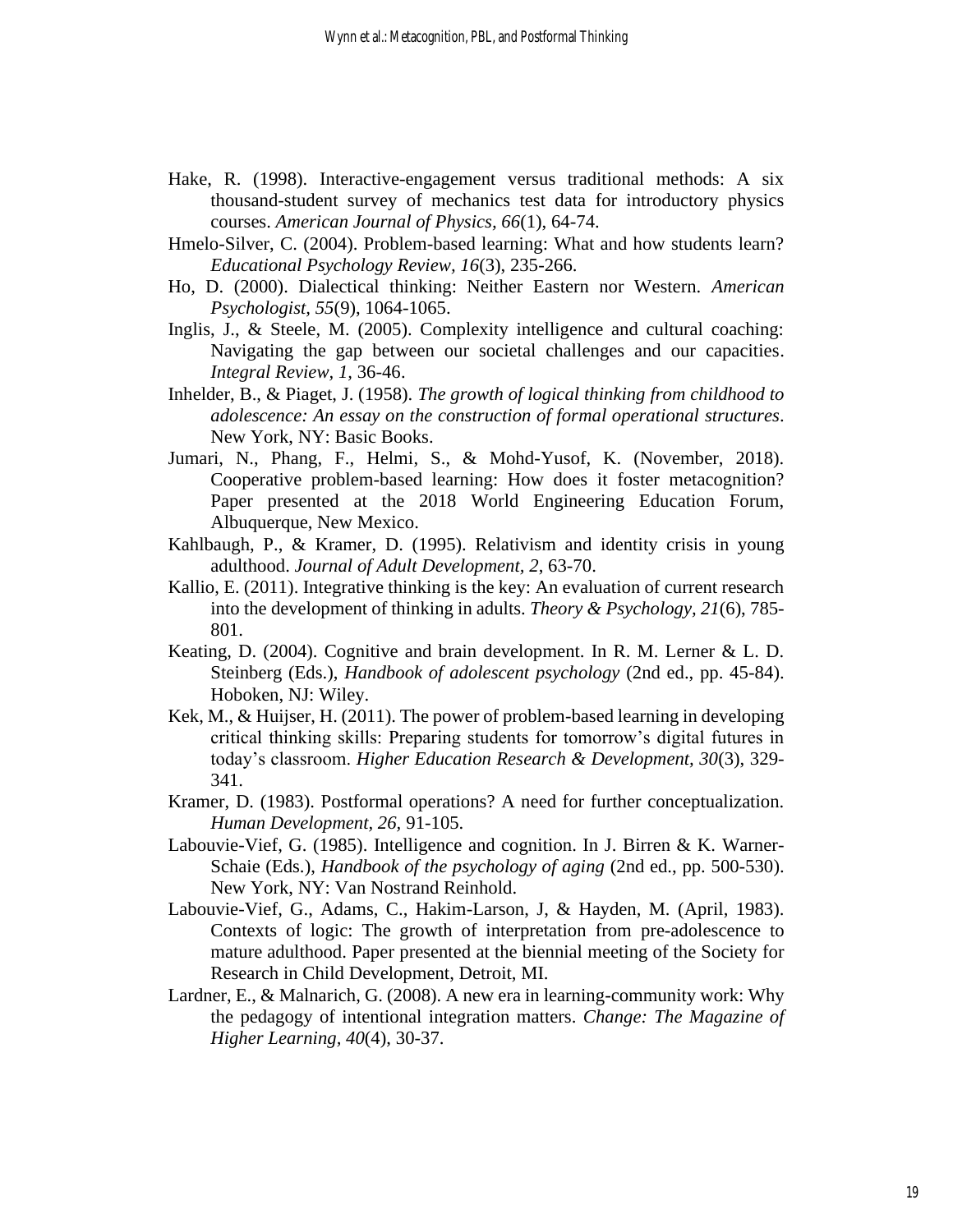- Lenkauskaite, J. & Mazeikiene, N. (2012). Challenges of introducing problembased learning (PBL) in higher education: Selecting problems and using problems. *Social Research, 2*(27), 78-88.
- Marchand, H. (2002). Some reflections on postformal thought. The Genetic Epistemologist. Retrieved from <http://www.tiac.net/~commons> /Some%20Reflections%20on%20Postforal%20Thought.html.
- Maxwell, N. L., Bellisimo, Y., & Mergendoller, J. R. (2001). Problem-based learning: Modifying the medical school model for teaching high school economics. *The Social Studies, 92*(2), 73-78.
- Mergendoller, J. R., Maxwell, N. L., & Bellisimo, Y. (2006). The effectiveness of problem-based instruction: A comparative study of instructional methods and student characteristics. *International Journal of Problem-Based Learning, 1*(2), 49-69.
- Pascarella, E., & Terenzini, P. (2005). *How college affects students* (Vol. 2). San Francisco, CA: Jossey Bass*.*
- Perry, W. G. Jr. (1970). *Forms of intellectual and ethical development in the college years: A scheme*. New York: Holt, Rinehart, and Winston.
- Riegel, K. F. (1975). Toward a dialectical theory of development. *Human Development, 18,* 50-64.
- Rosenberg, S. (2004). Reconstructing the concept of deliberative democracy. Center for the Study of Democracy Working Papers. Retrieved from [http://escholarship.org/uc/item/2rd8m486.](http://escholarship.org/uc/item/2rd8m486) Accessed April 9, 2019.
- Savina, E. (2000). Dialectical thinking: Issues in educational practice. *Journal of Russian & East European Psychology, 38*(2), 77-95.
- Sawilowsky, S. S., & Hillman, S. B. (1992). Power of the independent samples t test under a prevalent psychometric measure distribution. *Journal of Consulting and Clinical Psychology, 60*(2), 240-243.
- Scott-Janda, E., & Karakok, G. (2016). Revisiting Piaget: Could posformal thinking be the next step? *Philosophy of Mathematics Education Journal, 30*, 1-11.
- Sebby, R., & Papini, D. (1994). Postformal reasoning during adolescence and young adulthood: The influence of problem relevancy. *Adolescence, 29*(114), 389-400.
- Sinnott, J. D. (1998). *The development of logic in adulthood: Postformal thought and its applications.* New York: Plenum Press.
- Sinnott, J. D. (1989). A model for solution of ill-structured problems: Implications for everyday and abstract problem solving. In J. D. Sinnott (Ed.), *Everyday problem solving: Theory and applications* (pp. 72-99). New York, NY: Praeger.
- Sinnott, J. D. (1999). Reinventing the university to teach both mind and heart (Part I). *Journal of Adult Development, 6*(3), 149-151.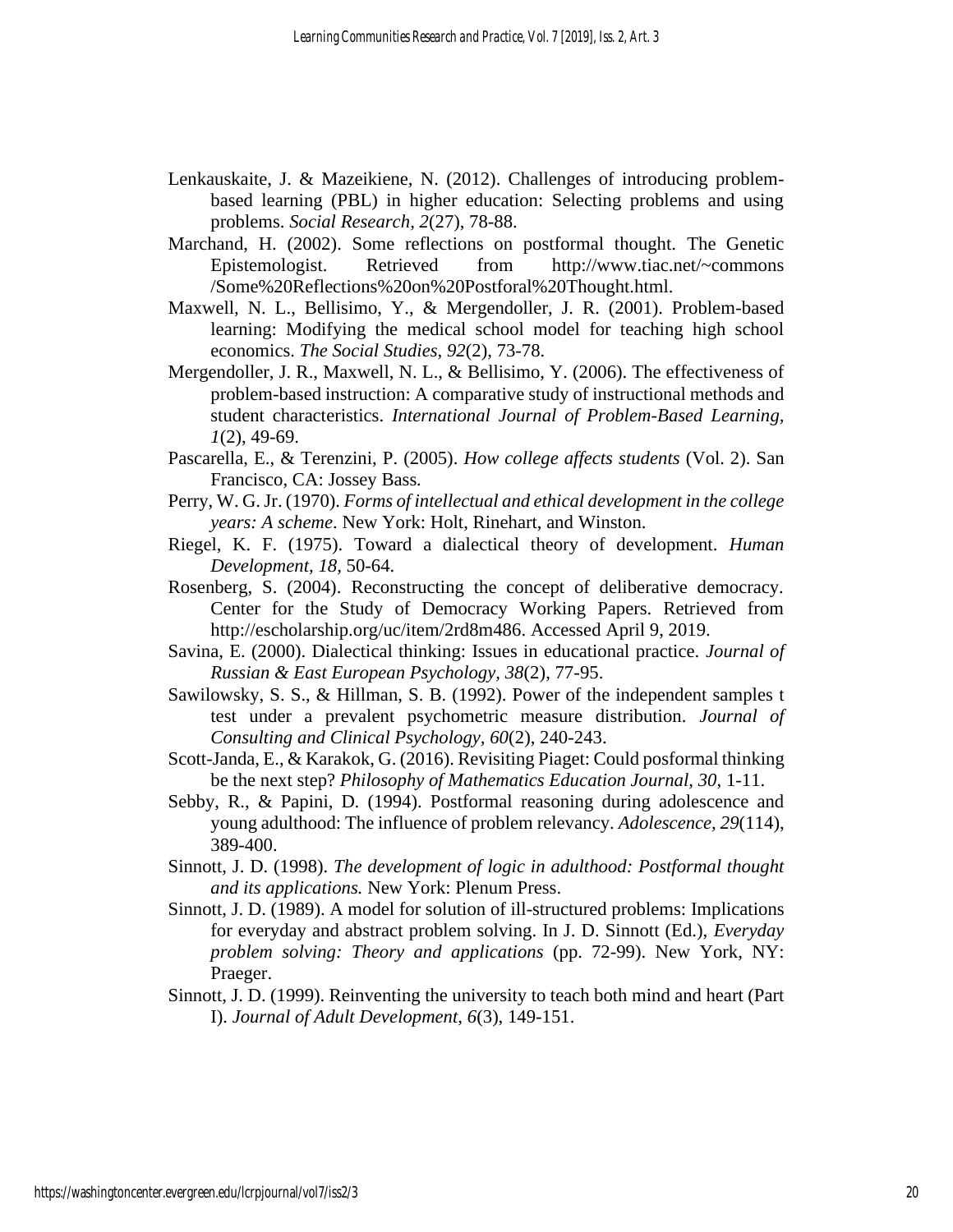- Sinnott, J. D., & Johnson, L. (1996). Reinventing the university: A radical proposal for a problem-focused university. Norwood, NJ: Ablex.
- Sinnott, J. D., & Johnson, L. (1997). Brief report: Complex postformal thought in Skilled administrators. *Journal of Adult Development, 4*(1), 45-53.
- Sinnott, J., Hilton, S., Wood, M., Spanos, E., & Topel, R. (2016). Does motivation affect emerging adults' intelligence and complex problem-solving? *Journal of Adult Development, 23*(2), 69-78.
- Talisse, R. (2005). Does public ignorance defeat deliberative democracy? *Critical Review, 16*(4), 455-463.
- Vygotsky, L. S. (1978) *Mind in society: The development of higher psychological processes*. Cambridge: Harvard University Press.
- Walker, A., & Leary, H. (2009). A problem-based learning meta-analysis: Differences across problem types, implementation types, disciplines, and assessment levels. *Interdisciplinary Journal of Problem-Based Learning, 3*(1), 12-43.
- Witteman, C., van den Bercken, J., Claes, L., & Godoy, A. (2009). Assessing rational and intuitive thinking styles. *European Journal of Psychological Assessment, 25*(1), 39–47.
- Wu, P., & Chiou, W. (2008). Postformal thinking and creativity among late adolescents: A post-Piagetian approach. *Adolescence*, *43*(170), 237-251.
- Wynn, C. (2010). Promoting cognitive growth through problem-based instruction in a first-year learning community. *Journal of Learning Communities Research, 5*(2), 5-16.
- Wynn, C. (2015). A cognitive rationale for a problem-based U.S. history survey. *Teaching History: A Journal of Methods, 40*(1), 28-42.
- Wynn, C. (2018a, February). *Problem-based learning and teacher training: A case study of the impact of PBL on candidate perceptions during their field experience*. Paper presented at the PBL International Conference, Santa Clara, California.
- Wynn, C. (2018b, November). *Using problem-based learning and metacognitive reflection to promote advanced thinking skills among first-year learning community students*. Paper presented at the National Learning Communities Conference, Bay City, Michigan.
- Wynn, C., Mosholder, R., & Larsen, C. (2014). Measuring the effects of problembased learning on the development of postformal thinking skills and engagement of first-year learning community students. *Learning Communities Research and Practice, 2*(2), Article 4.
- Wynn, C., Mosholder, R., & Larsen, C. (2016). Promoting postformal thinking in a U.S. history survey course: A problem-based approach. *Journal of College Teaching and Learning, 13*(1), 1-20.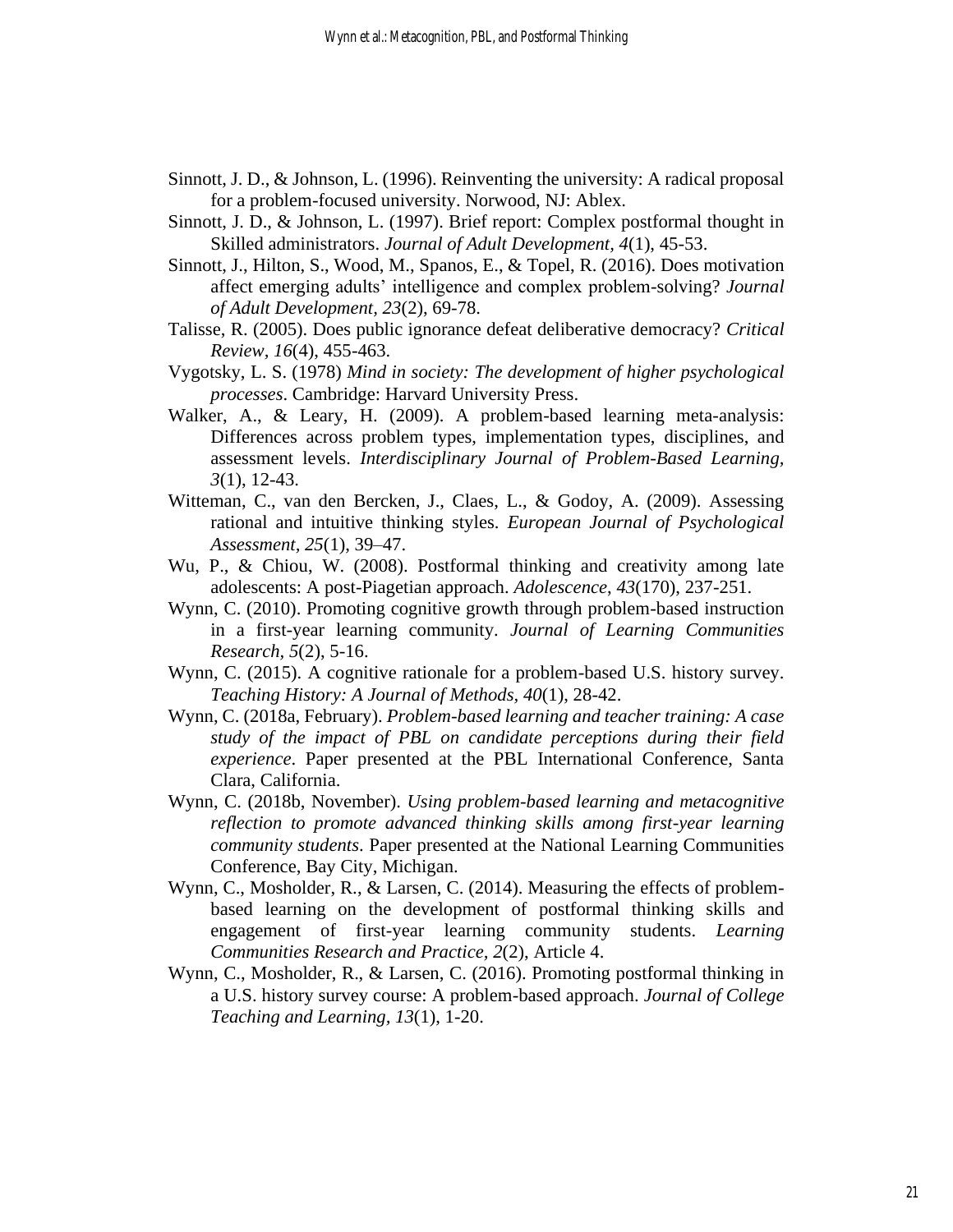#### Appendix A HIST 2112 PBL Instructional Units

#### **Post-Reconstruction through WWII**

- Unit 1: An Overview of Post-Reconstruction America (1877-1890)
- Unit 1: The U.S. as an Empire: Global Power Structure (1890-1905) PBL Activity: *The Question of U.S. Expansion: Expansionists versus Anti-Expansionists*
- Unit 2: Social and Political Dynamics in the Progressive Era
- Unit 3: The Nation at War PBL Activity: *Wilson and the Paris Peace Conference: Constructing the Treaty of Versailles*
- Unit 4: Economic Expansion of the 1920s, The Depression, Franklin D. Roosevelt and the New Deal PBL Activity: *Solving the Problems of the Depression: Constructing the New Deal*
- Unit 5: America and the World (1921-1945) PBL Activity: *The Atomic Bomb: Truman's Decision and Its Impact*

# **The Post WWII Era and Beyond - 1945 to Present**

- Unit 7 The Cold War and Beyond
- Unit 8 Civil Rights in the U.S.: Tracing Social, Economic, and Political Dynamics in the Last Half of the  $20<sup>th</sup>$  Century PBL Activity: *The Issue of Affirmative Action: The Atlanta Case*

Unit 9 - Challenges of the New Century

PBL Activity: *Group Solution Proposals on Current Issue: Heath Care Reform; Immigration Reform; Fiscal Policy, Regulatory Reform, Entitlement Reform; Energy/Carbon Emission Policy; Federal Minimum Wage*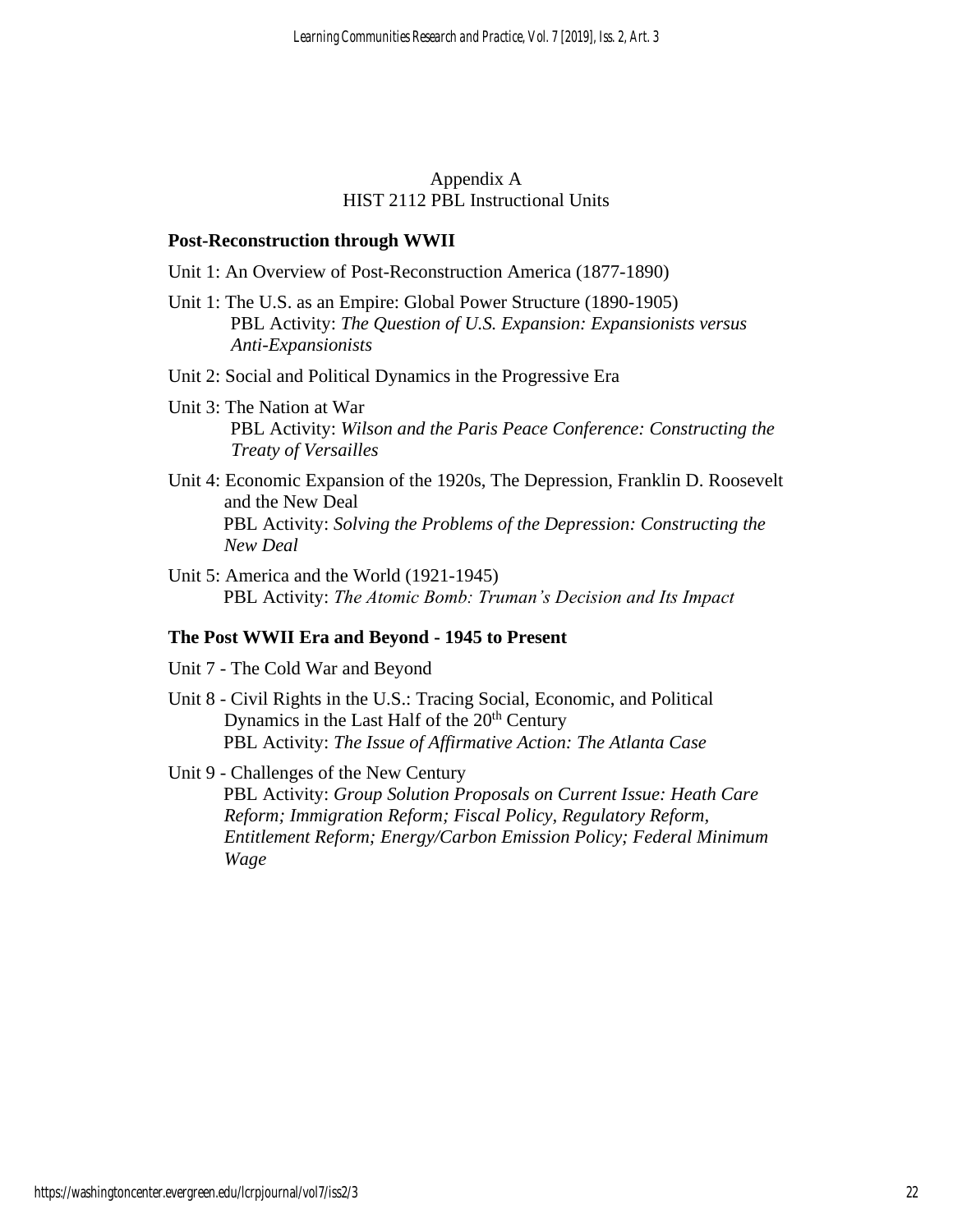# Appendix B *Complex Postformal Thought (PTF) Questionnaire*

Please respond to each item below by circling the number that best describes you on the following scale:  $1 = Not True$  (of self) and  $7 = Very True$  (of self).

1. I see the paradoxes in life (Paradoxes are inherent contradictions in reality.)

1 2 3 4 5 6 7

2. I see more than one method that can be used to reach a solution or decision on a problem or issue.

1 2 3 4 5 6 7

3. I am aware that I can decide which reality or truth to experience at a particular time; but I know that reality and truth is really multi-level and more complicated.

1 2 3 4 5 6 7

4. There are many ''right'' ways to define any life experience; I must make a final decision on how I define the problems of life.

1 2 3 4 5 6 7

5. I am aware that sometimes ''succeeding'' in the everyday world means finding a concrete answer to one of life's problems; but sometimes it means finding a correct path that would carry me through any problems of this type.

1 2 3 4 5 6 7

6. Almost all problems can be solved by logic, but this may require different types of ''logics.''

1 2 3 4 5 6 7

- 7. I tend to see several causes connected with any event. 1 2 3 4 5 6 7
- 8. I see that a given dilemma always has several good solutions.

1 2 3 4 5 6 7

9. I realize that I often have several goals in mind, or that life seems to have several goals in mind for me. So I go toward more than one in following my path in life.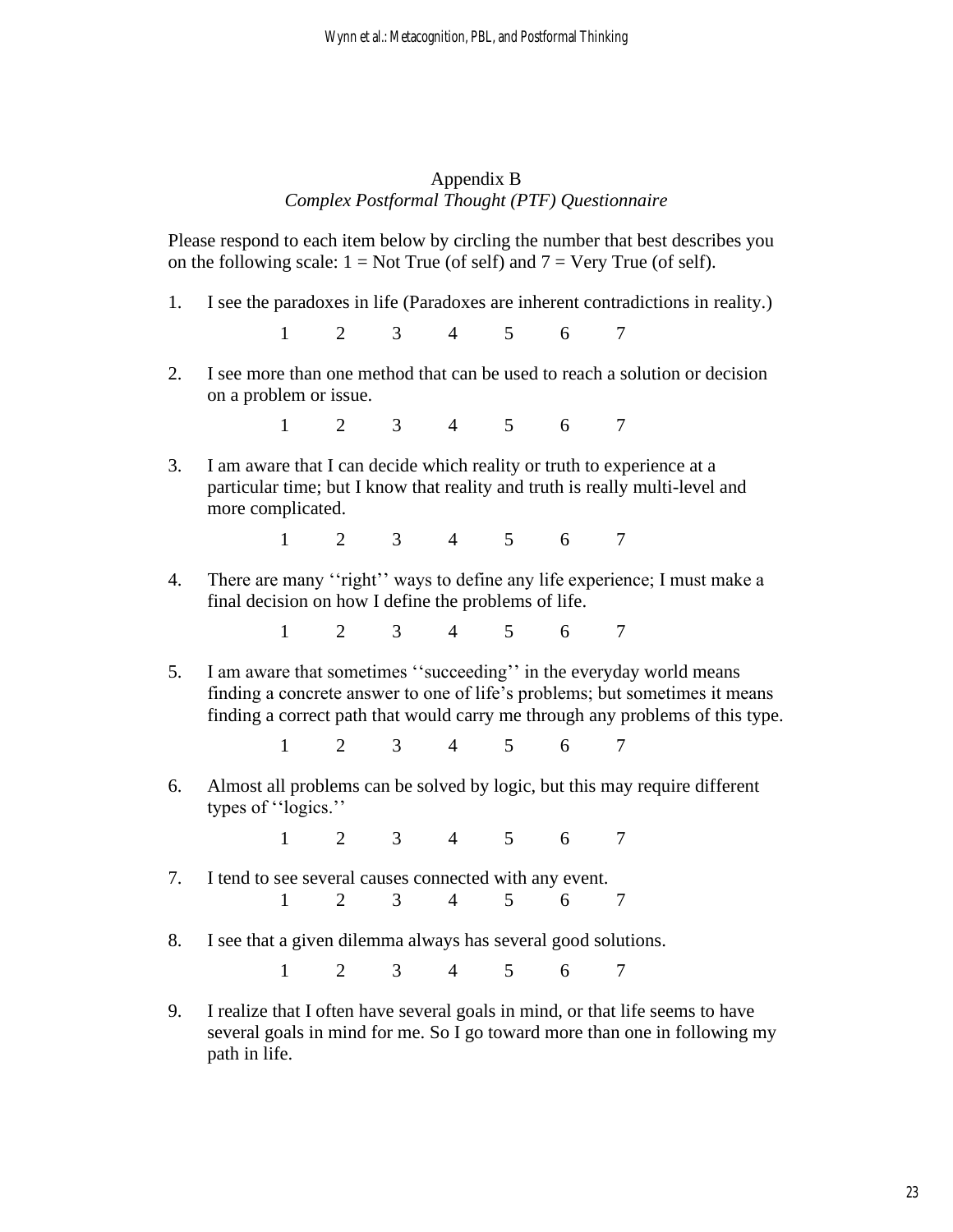1 2 3 4 5 6 7

10. I can see the hidden logic in others' solutions to the problem of life, even if I don't agree with their solutions and follow my own path.

1 2 3 4 5 6 7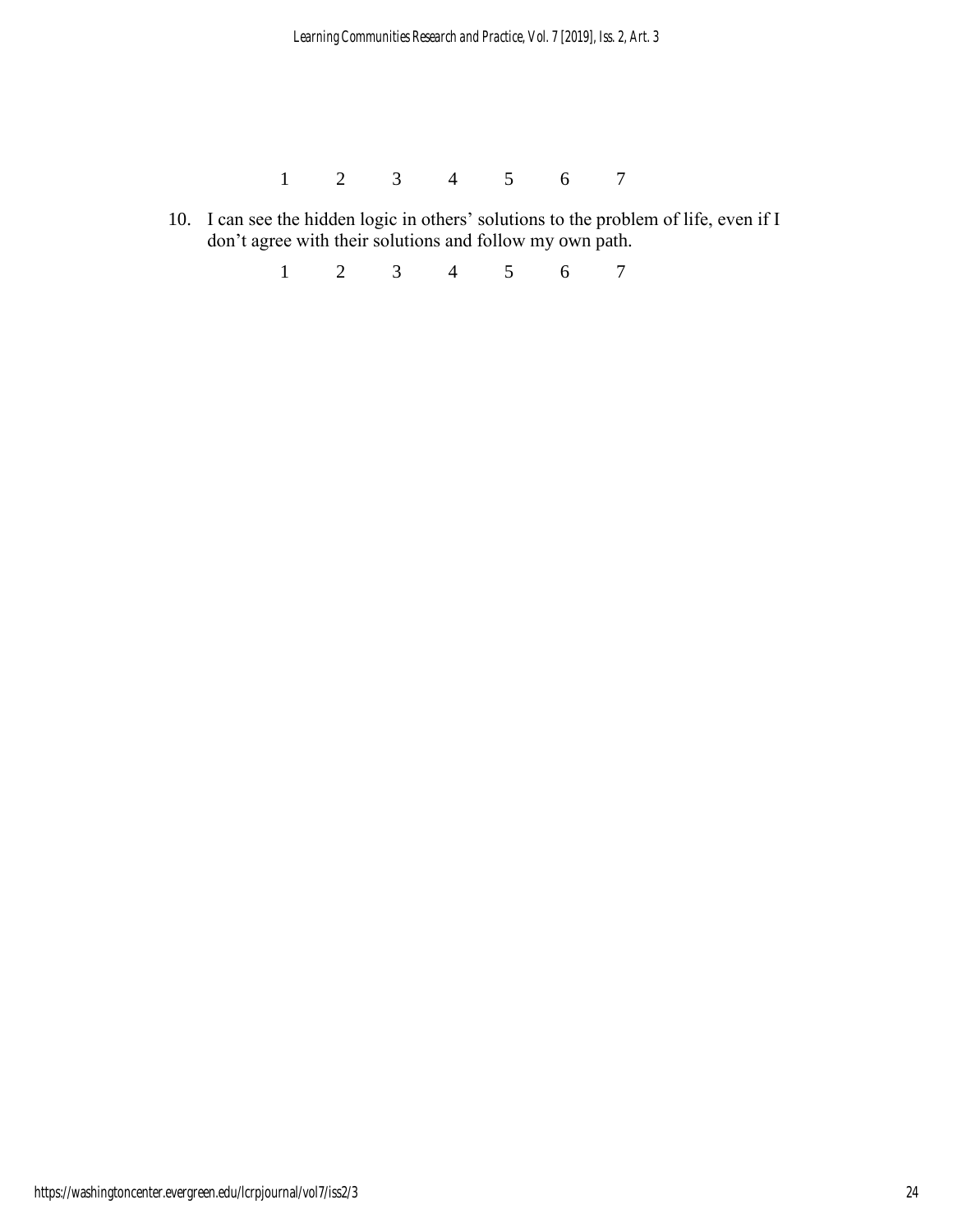# Appendix C *End of Study Questionnaire*

Thank you for participating in this study. Please answer the 5 questions below based on your experience this semester in History 2112.

1. Rank your level of engagement (active participation) in your History 2112 course. (1 = not engaged,  $5$  = fully engaged).

1 2 3 4 5

Explain your response.

2. How does your ranking of engagement in your 2112 course compare to other history courses you've taken (in college or high school)?

Explain your response.

3. Rank the level of relevancy of the content of this course. How relevant were the topics (content areas)? ( $1 =$  irrelevant,  $5 =$  very relevant).

1 2 3 4 5

Explain your response.

- 4. Do you believe you have expanded your ability to think critically as a result of History 2112? If so, can you explain the how your thinking has changed and/or evolved?
- 5. To what extent do you believe you may utilize the thinking skills you may have gained in History 2112 last semester as you continue your education and life in general?

Explain your response.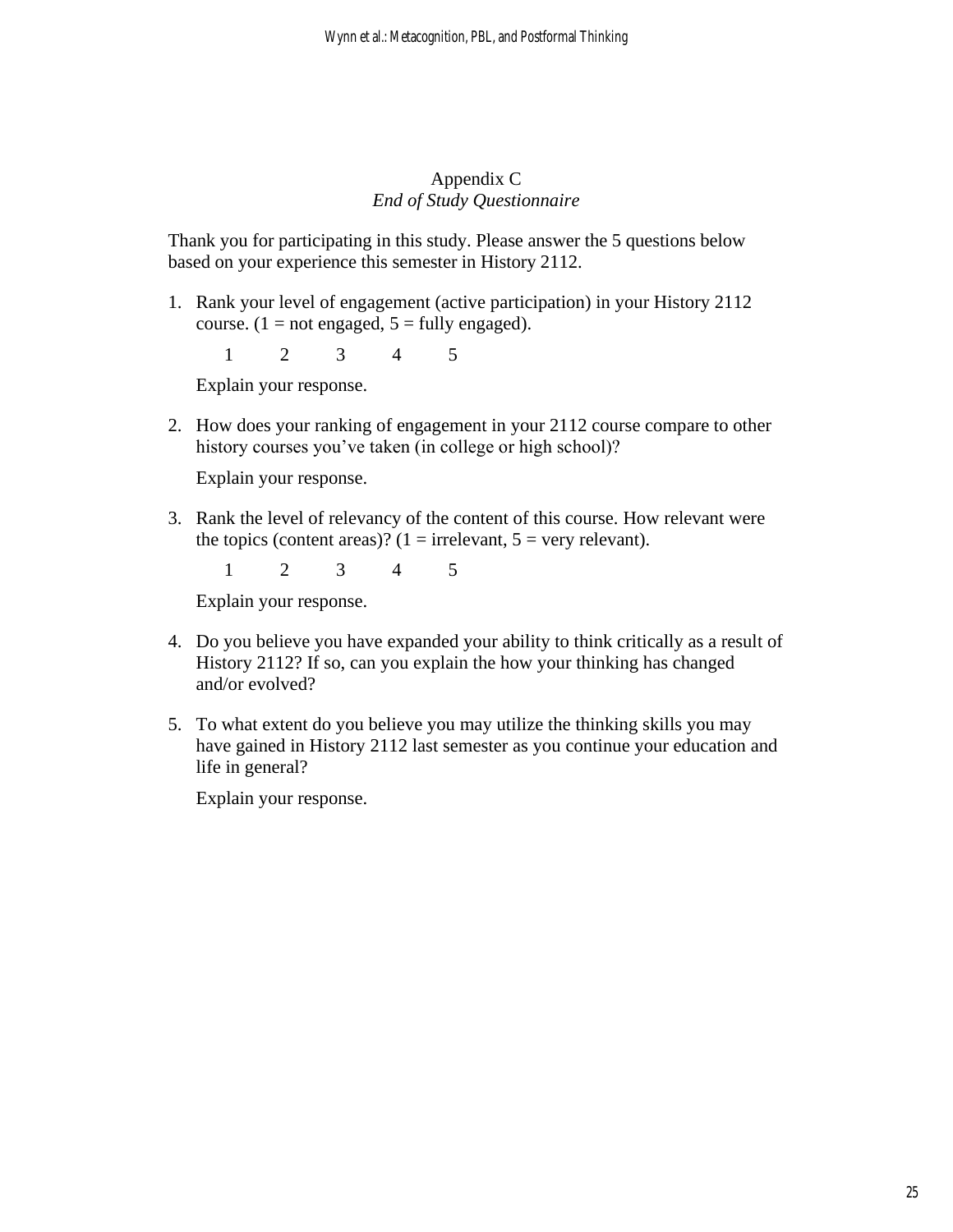Appendix D *Metacognitive Reflection Questionnaire*

## **Please respond to each statement below by circling the number that best describes the thinking/reasoning you used during this activity.**

 $1 =$  Never (N)  $2 =$  Rarely (R)  $3 =$  Occasionally (S)  $4 =$  Somewhat Often (SO)  $5 =$  Often (O)  $6 =$  Very Often (VO)

N R S SO O VO

- **1.** I used intuitive or emotional thinking (It felt right.) as I reached a conclusion or decision on this problem/issue. (Intuitive Thinking) 1 2 3 4 5 6
- **2.** I used logical-analytical thinking (application of logical operations) to compare the problem at hand with similar problems/issues I've experienced in the past as I reached a similar correct conclusion or decision on this problem/issue. (Formal/Closed Systems Thinking) 1 2 3 4 5 6
- **3.** I recognized that often there is no "correct" answer when dealing with complex problems/issues like this one. (Postformal Thinking: Relativistic) 1 2 3 4 5 6
- **4.** I considered context, multiple causes, multiple points of view, and conflicting/contradicting ideas about what is true and relevant related to this problem/issue as I reached a conclusion or decision. (Postformal Thinking: Relativistic)
	- 1 2 3 4 5 6
- **5.** I searched for and used inconsistencies and contradictions inherent in this problem/issue, sought to understand why those contradictory perspectives exist, and sought to use this understanding as part of the problem-solving process. (Postformal Thinking: Dialectical) 1 2 3 4 5 6
- **6.** I considered how change could affect this problem/issue and possibly my opinion/decision. (Postformal Thinking: Dialectical) 1 2 3 4 5 6

**Please respond to the following question on the back of this questionnaire.**